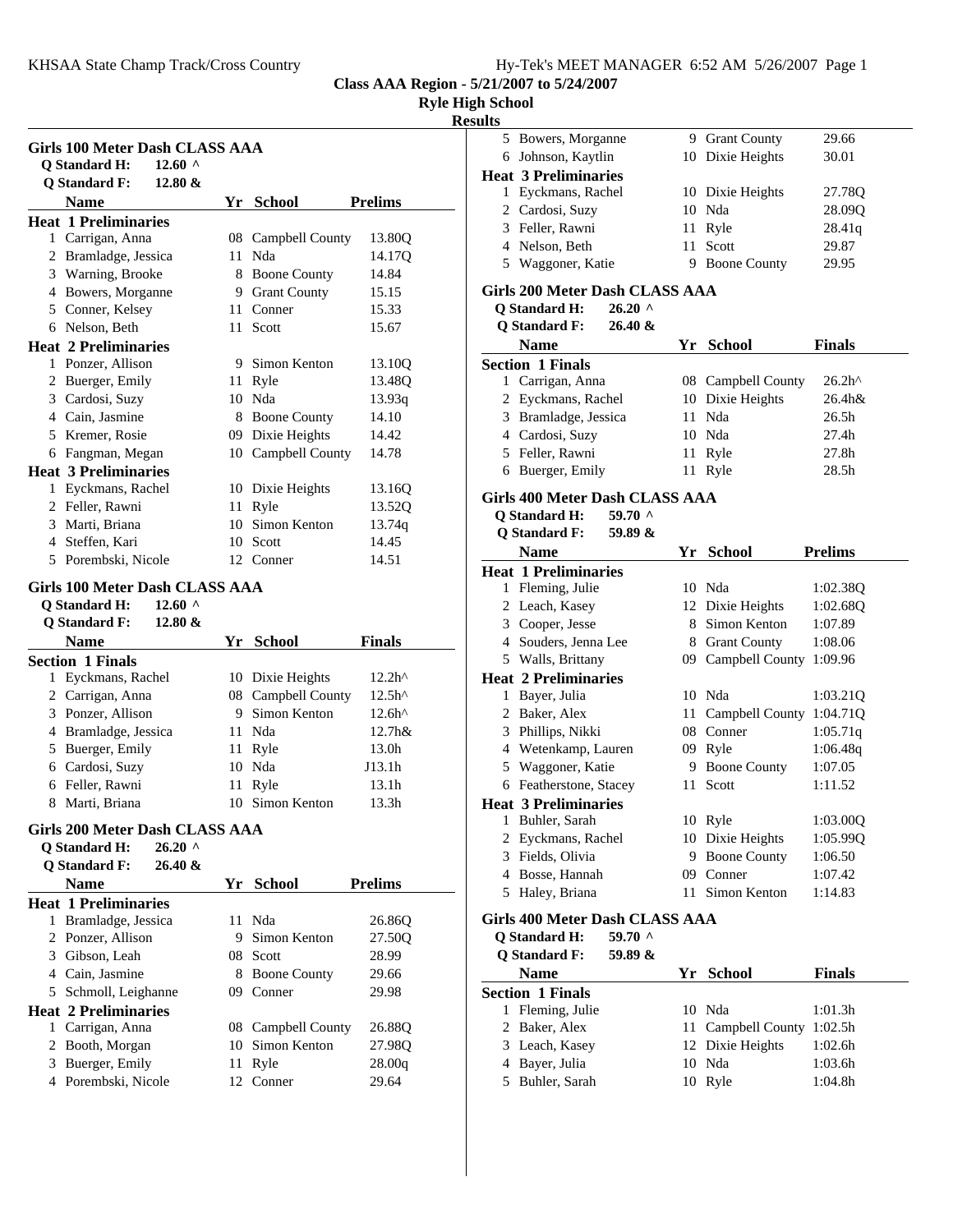| Hy-Tek's MEET MANAGER 6:52 AM 5/26/2007 Page 2 |
|------------------------------------------------|
|------------------------------------------------|

**Class AAA Region - 5/21/2007 to 5/24/2007 Ryle High School**

# **Results**

|                       | Section 1 Finals  (Girls 400 Meter Dash CLASS AAA) |    |                            |               |
|-----------------------|----------------------------------------------------|----|----------------------------|---------------|
|                       | <b>Name</b>                                        |    | Yr School                  | <b>Finals</b> |
|                       | 6 Wetenkamp, Lauren                                | 09 | Ryle                       | 1:06.8h       |
| 7                     | Phillips, Nikki                                    |    | 08 Conner                  | 1:07.0h       |
|                       |                                                    |    |                            |               |
|                       | Girls 800 Meter Run CLASS AAA                      |    |                            |               |
|                       | $2:22.10$ ^<br><b>Q</b> Standard H:                |    |                            |               |
|                       | Q Standard F:<br>$2:22.32 \&$                      |    |                            |               |
|                       | <b>Name</b>                                        |    | Yr School                  | Finals        |
| <b>Section 1</b><br>1 |                                                    |    |                            |               |
|                       | Norman, Natalie                                    |    | 10 Grant County            | 2:22.7h       |
|                       | 2 Stephens, Katlyn                                 |    | 09 Ryle                    | 2:23.9h       |
|                       | 3 Kennedy, Olivia                                  |    | 10 Nda                     | 2:26.3h       |
|                       | 4 Leach, Kasey                                     |    | 12 Dixie Heights           | 2:26.5h       |
|                       | 5 Maddox, Jerrica                                  |    | 11 Scott                   | 2:27.8h       |
|                       | 6 Grayson, Taylor                                  |    | 8 Boone County             | 2:27.9h       |
|                       | 7 Wilder, Kristen                                  |    | 12 Conner                  | 2:31.5h       |
|                       | 8 Rowe, Katie                                      |    | 10 Ryle                    | 2:34.3h       |
|                       | 9 Dreyer, Carolynn                                 |    | 08 Campbell County 2:36.4h |               |
|                       | 10 Reitzes, Kelly                                  |    | 11 Nda                     | 2:37.6h       |
| 11                    | Freytag, Kelsey                                    |    | 11 Dixie Heights           | 2:38.3h       |
|                       | 12 Braddock, Kayla                                 |    | 09 Scott                   | 2:40.8h       |
|                       | 13 Stransky, Kaitlyn                               |    | 07 Conner                  | 2:41.6h       |
|                       | 14 Holpp, Katie                                    |    | 9 Boone County             | 2:43.1h       |
|                       | 15 Brewer, Becca                                   |    | 8 Grant County             | 2:43.2h       |
|                       | 16 Cooper, Marie                                   |    | 10 Simon Kenton            | 2:44.1h       |
|                       | 17 Jackels, Erica                                  |    | 10 Simon Kenton            | 2:44.6h       |
| 18                    | Koeninger, Samantha                                |    | 11 Campbell County 2:46.6h |               |
|                       | Girls 1600 Meter Run CLASS AAA                     |    |                            |               |
|                       | <b>Q</b> Standard H:<br>5:18.70 $\land$            |    |                            |               |
|                       | <b>Q</b> Standard F:<br>5:18.87 &                  |    |                            |               |
|                       | <b>Name</b>                                        |    | Yr School                  | <b>Finals</b> |
| Section 1             |                                                    |    |                            |               |
| 1                     | Maddox, Jerrica                                    | 11 | Scott                      | 5:23.7h       |
|                       | 2 Kresser, Celia                                   | 11 | Nda                        | 5:25.3h       |
|                       | 3 Pangallo, Tricia                                 |    | 12 Nda                     | 5:43.9h       |
|                       | 4 Gonzales, Gabby                                  |    | 08 Ryle                    | 5:47.4h       |
| 5                     | Dreyer, Carolynn                                   |    | 08 Campbell County 5:49.3h |               |
| 6                     | Stephens, Katlyn                                   |    | 09 Ryle                    | 5:50.1h       |
| 7                     | Parker, Sarah                                      |    | 9 Grant County             | 5:53.3h       |
| 8                     | Brown, Natalie                                     | 07 | Simon Kenton               | 5:59.2h       |
| 9                     | Freytag, Kelsey                                    | 11 | Dixie Heights              | 5:59.4h       |
| 10                    | Stransky, Kaitlyn                                  | 07 | Conner                     | 6:02.6h       |
| 11                    | Schultz, Kayla                                     | 10 | Campbell County            | 6:06.9h       |
| 12                    | Leach, Lindsey                                     | 09 | Dixie Heights              | 6:07.3h       |
| 13                    | Schmitt, Chelsea                                   | 12 | Conner                     | 6:12.3h       |
| 14                    | Gascon, Hallee                                     | 8  | <b>Boone County</b>        | 6:29.8h       |
| 15                    | Jackels, Erica                                     |    | 10 Simon Kenton            | 6:31.4h       |
| 16                    | Hayek, Danielle                                    | 9  | <b>Grant County</b>        | 6:43.7h       |
|                       |                                                    |    |                            |               |

|    | Girls 3200 Meter Run CLASS AAA                 |     |                     |                     |
|----|------------------------------------------------|-----|---------------------|---------------------|
|    | Q Standard H: 11:55.80 ^                       |     |                     |                     |
|    | <b>Q</b> Standard F: 11:56.04 &<br><b>Name</b> |     | Yr School           | <b>Finals</b>       |
|    | <b>Section 1</b>                               |     |                     |                     |
|    | 1 Kresser, Celia                               | 11  | Nda                 | $11:55.7h^{\wedge}$ |
| 2  | Rehkamp, Rebekah                               | 11  | <b>Boone County</b> | 11:56.5h            |
| 3  | Kloenne, Jami                                  | 11  | Conner              | 11:58.3h            |
| 4  | Crusham, Kayla                                 | 11  | Conner              | 12:17.9h            |
| 5  | Gonzales, Gabby                                |     | 08 Ryle             | 12:19.2h            |
| 6  | Winnike, Leah                                  |     | 12 Nda              | 12:30.9h            |
| 7  | Clinebell, Kelcey                              | 08  | Scott               | 12:47.4h            |
| 8  | Travis, Markie                                 | 8   | <b>Boone County</b> | 12:54.3h            |
| 9  | Koehler, Sarah                                 |     | 12 Ryle             | 13:13.9h            |
|    | 10 Parker, Sarah                               | 9   | <b>Grant County</b> | 13:27.9h            |
| 11 | Braunwart, Liz                                 | 11  | Scott               | 13:38.3h            |
| 12 | Cook, Chelsea                                  |     | 9 Simon Kenton      | 14:13.5h            |
| 13 | Novesl, Aleque                                 |     | 10 Simon Kenton     | 14:17.5h            |
| 14 | Donelan, Shayna                                | 11- | Dixie Heights       | 14:33.4h            |
|    | 15 Schultz, Sarah                              |     | 12 Dixie Heights    | 14:46.9h            |
|    | Girls 100 Meter Hurdles CLASS AAA              |     |                     |                     |
|    | 16.00 $\land$<br><b>Q</b> Standard H:          |     |                     |                     |
|    | <b>Q</b> Standard F:<br>$16.22 \&$             |     |                     |                     |
|    | <b>Name</b>                                    | Yr  | School              | <b>Prelims</b>      |
|    | <b>Heat 1 Preliminaries</b>                    |     |                     |                     |
| 1  | Naber, Stefani                                 | 11  | Nda                 | 16.26Q              |
| 2  | Funke, Kelsy                                   | 11  | <b>Boone County</b> | 17.25Q              |
| 3  | Lampman, Elena                                 |     | 12 Ryle             | 18.24Q              |
|    |                                                |     |                     |                     |

|    | <b>Name</b>                 | Υr | School             | Prelims           |
|----|-----------------------------|----|--------------------|-------------------|
|    | <b>Heat 1 Preliminaries</b> |    |                    |                   |
| 1  | Naber, Stefani              |    | 11 Nda             | 16.260            |
|    | 2 Funke, Kelsy              |    | 11 Boone County    | 17.250            |
|    | 3 Lampman, Elena            |    | 12 Ryle            | 18.240            |
|    | 4 Nehus, Lauren             |    | 10 Campbell County | 18.240            |
|    | 5 Slusser, Kristina         |    | 10 Simon Kenton    | 18.28             |
| 6  | Jackson, Taylor             |    | 08 Scott           | 18.77             |
|    | <b>Heat 2 Preliminaries</b> |    |                    |                   |
| 1  | Frank, Alyssa               |    | 11 Ryle            | $^{\wedge}15.980$ |
|    | 2 Russell, Krista           |    | 10 Simon Kenton    | 16.570            |
|    | 3 Courtney, Chelsea         |    | 10 Boone County    | 17.21Q            |
| 4  | Benzinger, Carrie           |    | 12 Nda             | 17.530            |
| 5. | Fangman, Megan              |    | 10 Campbell County | 18.05             |
| 6  | Brundage, Alley             |    | 12 Holmes          | 19.39             |
|    |                             |    |                    |                   |

# **Girls 100 Meter Hurdles CLASS AAA**

**Q Standard H: 16.00 ^**

| <b>Q</b> Standard F: | $16.22 \&$ |  |
|----------------------|------------|--|
|                      |            |  |

|   | <b>Name</b>             |    | Yr School       | <b>Finals</b>     |
|---|-------------------------|----|-----------------|-------------------|
|   | <b>Section 1 Finals</b> |    |                 |                   |
| 1 | Frank, Alyssa           |    | 11 Ryle         | 15.9 <sup>h</sup> |
|   | 2 Naber, Stefani        |    | 11 Nda          | 16.0 <sup>h</sup> |
|   | 3 Russell, Krista       |    | 10 Simon Kenton | 16.6h             |
|   | 4 Lampman, Elena        |    | 12 Ryle         | 16.7 <sub>h</sub> |
|   | 5 Courtney, Chelsea     |    | 10 Boone County | 17.1 <sub>h</sub> |
|   | 6 Funke, Kelsy          |    | 11 Boone County | 17.5h             |
|   | 7 Benzinger, Carrie     |    | 12 Nda          | 17.6h             |
| 8 | Nehus, Lauren           | 10 | Campbell County | 18.5h             |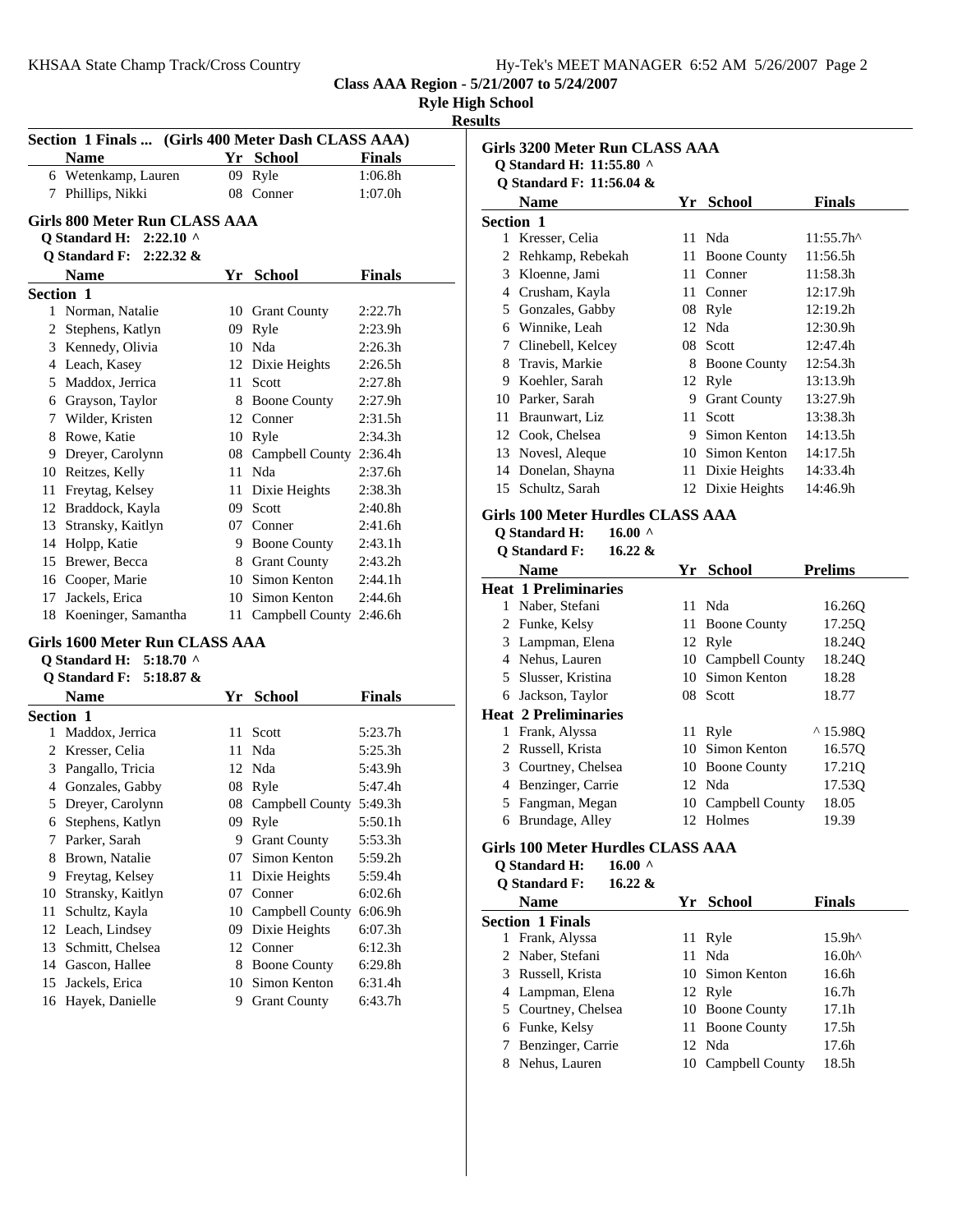|  |  |  | Hy-Tek's MEET MANAGER 6:52 AM 5/26/2007 Page 3 |  |  |  |
|--|--|--|------------------------------------------------|--|--|--|
|--|--|--|------------------------------------------------|--|--|--|

**Class AAA Region - 5/21/2007 to 5/24/2007**

**Ryle High School**

#### **Results**

|   | Girls 300 Meter Hurdles CLASS AAA<br>Q Standard H:<br>48.40 $^{\circ}$<br><b>O</b> Standard F:<br>48.63 & |     |                     |                    |
|---|-----------------------------------------------------------------------------------------------------------|-----|---------------------|--------------------|
|   | <b>Name</b>                                                                                               | Yr. | <b>School</b>       | <b>Prelims</b>     |
|   | <b>Heat 1 Preliminaries</b>                                                                               |     |                     |                    |
| 1 | Naber, Stefani                                                                                            |     | 11 Nda              | 48.70O             |
| 2 | Frank, Alyssa                                                                                             | 11  | Ryle                | 49.11 <sub>O</sub> |
| 3 | Johnson, Regina                                                                                           | 10  | <b>Boone County</b> | 49.75 <sub>O</sub> |
| 4 | Slusser, Kristina                                                                                         |     | 10 Simon Kenton     | 52.67Q             |
| 5 | Johnson, Stacey                                                                                           |     | 12 Conner           | 53.54              |
| 6 | Steffen, Kari                                                                                             |     | 10 Scott            | 55.41              |
|   | <b>Heat 2 Preliminaries</b>                                                                               |     |                     |                    |
| 1 | Russell, Krista                                                                                           | 10. | Simon Kenton        | 48.88O             |
| 2 | Lampman, Elena                                                                                            |     | 12 Ryle             | 48.99O             |
| 3 | Flannery, Colby                                                                                           |     | 12 Boone County     | 50.49 <sub>O</sub> |
| 4 | Benzinger, Carrie                                                                                         |     | 12 Nda              | 51.950             |
| 5 | Hall, Chelsea                                                                                             | 9   | <b>Grant County</b> | 53.78              |
| 6 | Nehus, Lauren                                                                                             | 10  | Campbell County     | 56.41              |
| 7 | Brundage, Alley                                                                                           |     | 12 Holmes           | 59.61              |

# **Girls 300 Meter Hurdles CLASS AAA**

**Q Standard H: 48.40 ^**

| 48.63 &<br><b>O</b> Standard F: |                 |                   |  |
|---------------------------------|-----------------|-------------------|--|
| Name                            | Yr School       | <b>Finals</b>     |  |
| <b>Section 1 Finals</b>         |                 |                   |  |
| Russell, Krista                 | 10 Simon Kenton | 47.9 <sup>h</sup> |  |
| 2 Frank, Alyssa                 | 11 Ryle         | 48.6h&            |  |
| 3 Naber, Stefani                | 11 Nda          | 49.0h             |  |
| 4 Lampman, Elena                | 12 Ryle         | 49.2h             |  |
| 5 Johnson, Regina               | 10 Boone County | 50.8h             |  |
| Benzinger, Carrie<br>6          | 12 Nda          | 50.9h             |  |
| Flannery, Colby                 | 12 Boone County | 52.2h             |  |
| Slusser, Kristina<br>8          | Simon Kenton    | 53.3h             |  |

## **Girls 4x100 Meter Relay CLASS AAA**

**Q Standard H: 51.30 ^**

|    | 51.46 &<br><b>O</b> Standard F: |                        |                |
|----|---------------------------------|------------------------|----------------|
|    | Team                            | <b>Relay</b>           | <b>Prelims</b> |
|    | <b>Heat 1 Preliminaries</b>     |                        |                |
| 1. | Simon Kenton                    |                        | 52.160         |
|    | 1) Ponzer, Allison 9            | 2) Booth, Morgan 10    |                |
|    | 3) Marti, Briana 10             | 4) Cooper, Jesse 8     |                |
|    | 5) Dunn, Megan 11               | 6) Haley, Briana 11    |                |
|    | 7) Cooper, Marie 10             |                        |                |
|    | 2 Boone County                  |                        | 53.930         |
|    | 1) Johnson, Regina 10           | 2) Flannery, Colby 12  |                |
|    | 3) Funke, Kelsy 11              | 4) Braun, Lindsey 12   |                |
|    | 5) May, Josette 10              | 6) Warning, Brooke 8   |                |
|    | 7) Waggoner, Katie 9            | 8) Cain, Jasmine 8     |                |
| 3  | Conner                          |                        | 55.12Q         |
|    | 1) Strucke, Jocelyn 12          | 2) Fancher, Allison 12 |                |
|    | 3) Conner, Kelsey 11            | 4) Ginn, Ashley 12     |                |
|    | 5) Bosse, Hannah 09             | 6) Phillips, Nikki 08  |                |
|    | 7) Schmoll, Leighanne 09        | 8) Schmitt, Chelsea 12 |                |
|    |                                 |                        |                |

| 4 Scott                     | 55.66Q                   |
|-----------------------------|--------------------------|
| 1) Steffen, Kari 10         | 2) Gibson, Leah 08       |
| 3) Jackson, Taylor 08       | 4) Nelson, Beth 11       |
| 5) Featherstone, Stacey 11  | 6) Wainscott, Katie 08   |
| 7) Steele, Tori 11          | 8) Otis, Johnna 12       |
| <b>Heat 2 Preliminaries</b> |                          |
| 1 Notre Dame Academy        | 52.27Q                   |
| 1) Ruberg, Michelle 11      | 2) Kerr, Samantha 12     |
| 3) Naber, Stefani 11        | 4) Bramladge, Jessica 11 |
| 5) Bayer, Julia 10          | 6) Cardosi, Suzy 10      |
| 7) Fleming, Julie 10        |                          |
| 2 Campbell County           | 53.49Q                   |
| 1) Fangman, Megan 10        | 2) Carrigan, Anna 08     |
| 3) Meyer, Lacee 12          | 4) Baker, Alex 11        |
| 5) Nehus, Lauren 10         | 6) Liang, Meagan 09      |
| 7) Brumley, Lauren 11       | 8) Walls, Brittany 09    |
| 3 Ryle                      | 54.13Q                   |
| 1) Deaton, Brandy 08        | 2) Buhler, Sarah 10      |
| 3) Buerger, Emily 11        | 4) Feller, Rawni 11      |
| 5) Williams, Scooby 09      | 6) Johnson, Merideth 08  |
| 7) Santiago, Brittany 12    |                          |
| 4 Dixie Heights             | 56.790                   |
| 1) Benge, Brittany 09       | 2) Kremer, Rosie 09      |
| 3) Staat, Emily 07          | 4) Edgett, McKenna 09    |
| 5) Kendall, Andrea 11       | 6) Pike, Kramer 11       |
| 7) Cox, Shelby 08           | 8) Heber, Erika 10       |
| 5 Grant County              | 56.90                    |
| 1) Simpson, Kim 11          | 2) Rothwell, Haley 8     |
| 3) McDaniel, Megan 12       | 4) Bowers, Morganne 9    |
| 5) Smith, Chandler 9        | 6) Roche, Jackie 9       |
| 7) Thomes, Emily 9          |                          |

#### **Girls 4x100 Meter Relay CLASS AAA**

## **Q Standard H: 51.30 ^**

| <b>O</b> Standard F:<br>51.46 & |                          |  |
|---------------------------------|--------------------------|--|
| <b>Team</b>                     | Finals<br><b>Relay</b>   |  |
| <b>Section 1 Finals</b>         |                          |  |
| 1 Notre Dame Academy            | 51.6h                    |  |
| 1) Ruberg, Michelle 11          | 2) Kerr, Samantha 12     |  |
| 3) Naber, Stefani 11            | 4) Bramladge, Jessica 11 |  |
| 5) Bayer, Julia 10              | 6) Cardosi, Suzy 10      |  |
| 7) Fleming, Julie 10            |                          |  |
| 2 Simon Kenton                  | 51.9h                    |  |
| 1) Ponzer, Allison 9            | 2) Booth, Morgan 10      |  |
| 3) Marti, Briana 10             | 4) Cooper, Jesse 8       |  |
| 5) Dunn, Megan 11               | 6) Haley, Briana 11      |  |
| 7) Cooper, Marie 10             |                          |  |
| 3 Conner                        | 53.3h                    |  |
| 1) Strucke, Jocelyn 12          | 2) Fancher, Allison 12   |  |
| 3) Conner, Kelsey 11            | 4) Ginn, Ashley 12       |  |
| 5) Bosse, Hannah 09             | 6) Phillips, Nikki 08    |  |
| 7) Schmoll, Leighanne 09        | 8) Schmitt, Chelsea 12   |  |
|                                 |                          |  |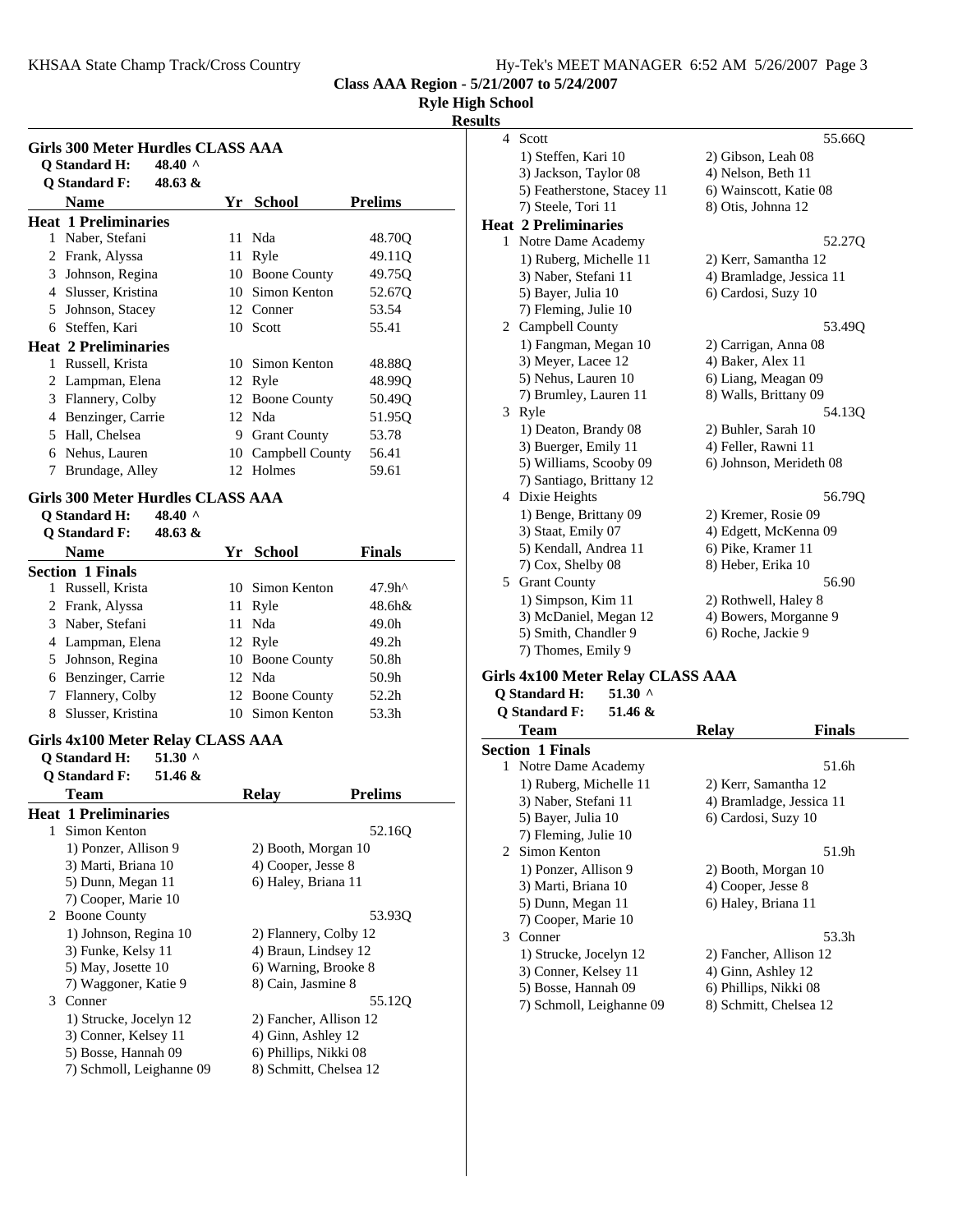5) Wainscott, Katie 08 6) Steele, Tori 11 7) Featherstone, Stacey 11 8) Otis, Johnna 12

**Class AAA Region - 5/21/2007 to 5/24/2007**

# **Ryle High School**

|   |                                                       |                          |                | <b>Results</b>                    |                        |                          |
|---|-------------------------------------------------------|--------------------------|----------------|-----------------------------------|------------------------|--------------------------|
|   | Section 1 Finals  (Girls 4x100 Meter Relay CLASS AAA) |                          |                | <b>Heat 2 Preliminaries</b>       |                        |                          |
|   | <b>Team</b>                                           | <b>Relay</b>             | <b>Finals</b>  | 1 Simon Kenton                    |                        | 1:49.23Q                 |
|   | 4 Boone County                                        |                          | 53.6h          | 1) Ponzer, Allison 9              | 2) Booth, Morgan 10    |                          |
|   | 1) Johnson, Regina 10                                 | 2) Flannery, Colby 12    |                | 3) Marti, Briana 10               | 4) Cooper, Jesse 8     |                          |
|   | 3) Funke, Kelsy 11                                    | 4) Braun, Lindsey 12     |                | 5) Russell, Krista 10             | 6) Dunn, Megan 11      |                          |
|   | 5) May, Josette 10                                    | 6) Warning, Brooke 8     |                | 7) Haley, Briana 11               |                        |                          |
|   | 7) Waggoner, Katie 9                                  | 8) Cain, Jasmine 8       |                | 2 Boone County                    |                        | 1:54.16Q                 |
|   | 5 Campbell County                                     |                          | 53.8h          | 1) Cain, Jasmine 8                | 2) Braun, Lindsey 12   |                          |
|   | 1) Nehus, Lauren 10                                   | 2) Carrigan, Anna 08     |                | 3) Funke, Kelsy 11                | 4) May, Josette 10     |                          |
|   | 3) Brumley, Lauren 11                                 | 4) Baker, Alex 11        |                | 5) Sandlin, Michelle 11           | 6) Waggoner, Katie 9   |                          |
|   | 5) Fangman, Megan 10                                  | 6) Liang, Meagan 09      |                | 7) Warning, Brooke 8              | 8) Johnson, Regina 10  |                          |
|   | 7) Meyer, Lacee 12                                    | 8) Walls, Brittany 09    |                | 3 Scott                           |                        | 1:56.850                 |
|   | 6 Ryle                                                |                          | 54.2h          | 1) Featherstone, Stacey 11        | 2) Gibson, Leah 08     |                          |
|   | 1) Deaton, Brandy 08                                  | 2) Buhler, Sarah 10      |                | 3) Jackson, Taylor 08             | 4) Nelson, Beth 11     |                          |
|   | 3) Buerger, Emily 11                                  | 4) Feller, Rawni 11      |                | 5) Wainscott, Katie 08            | 6) Steele, Tori 11     |                          |
|   | 5) Williams, Scooby 09                                | 6) Johnson, Merideth 08  |                | 7) Steffen, Kari 10               | 8) Otis, Johnna 12     |                          |
|   | 7) Santiago, Brittany 12                              |                          |                | 4 Dixie Heights                   |                        | 1:59.77Q                 |
| 7 | Dixie Heights                                         |                          | 55.9h          | 1) Staat, Emily 07                | 2) Johnson, Kaytlin 10 |                          |
|   | 1) Benge, Brittany 09                                 | 2) Kremer, Rosie 09      |                | 3) Walz, Carly 09                 | 4) Cox, Shelby 08      |                          |
|   | 3) Staat, Emily 07                                    | 4) Edgett, McKenna 09    |                | 5) Greene, Morgan 10              | 6) Kremer, Rosie 09    |                          |
|   | 5) Kendall, Andrea 11                                 | 6) Pike, Kramer 11       |                | 7) Benge, Brittany 09             | 8) Pike, Kramer 11     |                          |
|   | 7) Cox, Shelby 08                                     | 8) Heber, Erika 10       |                | <b>Grant County</b><br>$---$      |                        | DQ                       |
|   | 8 Scott                                               |                          | 56.2h          | 1) Simpson, Kim 11                | 2) Rothwell, Haley 8   |                          |
|   | 1) Steffen, Kari 10                                   | 2) Wainscott, Katie 08   |                | 3) Roche, Jackie 9                | 4) Thomes, Emily 9     |                          |
|   | 3) Jackson, Taylor 08                                 | 4) Nelson, Beth 11       |                | 5) McDaniel, Megan 12             | 6) Smith, Chandler 9   |                          |
|   | 5) Featherstone, Stacey 11                            | 6) Gibson, Leah 08       |                |                                   |                        |                          |
|   | 7) Steele, Tori 11                                    | 8) Otis, Johnna 12       |                | Girls 4x200 Meter Relay CLASS AAA |                        |                          |
|   |                                                       |                          |                | Q Standard H: 1:47.30 ^           |                        |                          |
|   | Girls 4x200 Meter Relay CLASS AAA                     |                          |                | Q Standard F: 1:47.50 &           |                        |                          |
|   | Q Standard H: 1:47.30 ^                               |                          |                | <b>Team</b>                       | <b>Relay</b>           | <b>Finals</b>            |
|   | Q Standard F: 1:47.50 &                               |                          |                | <b>Section 1 Finals</b>           |                        |                          |
|   | <b>Team</b>                                           | <b>Relay</b>             | <b>Prelims</b> | 1 Notre Dame Academy              |                        | $1:47.3h^{\wedge}$       |
|   | <b>Heat 1 Preliminaries</b>                           |                          |                | 1) Ruberg, Michelle 11            | 2) Kerr, Samantha 12   |                          |
|   | 1 Notre Dame Academy                                  |                          | 1:48.91Q       | 3) Fleming, Julie 10              |                        | 4) Bramladge, Jessica 11 |
|   | 1) Ruberg, Michelle 11                                | 2) Kerr, Samantha 12     |                | 5) Bayer, Julia 10                | 6) Cardosi, Suzy 10    |                          |
|   | 3) Fleming, Julie 10                                  | 4) Bramladge, Jessica 11 |                | 7) Naber, Stefani 11              |                        |                          |
|   | 5) Bayer, Julia 10                                    | 6) Cardosi, Suzy 10      |                | 2 Simon Kenton                    |                        | 1:49.4h                  |
|   | 7) Naber, Stefani 11                                  |                          |                | 1) Ponzer, Allison 9              | 2) Booth, Morgan 10    |                          |
|   | 2 Ryle                                                |                          | 1:52.76Q       | 3) Marti, Briana 10               | 4) Cooper, Jesse 8     |                          |
|   | 1) Deaton, Brandy 08                                  | 2) Buhler, Sarah 10      |                | 5) Russell, Krista 10             | 6) Dunn, Megan 11      |                          |
|   | 3) Buerger, Emily 11                                  | 4) Johnson, Merideth 08  |                | 7) Haley, Briana 11               |                        |                          |
|   | 5) Williams, Scooby 09                                | 6) Feller, Rawni 11      |                | 3 Ryle                            |                        | 1:51.9h                  |
|   | 7) Santiago, Brittany 12                              |                          |                | 1) Deaton, Brandy 08              | 2) Buhler, Sarah 10    |                          |
|   | 3 Campbell County                                     |                          | 1:57.12Q       | 3) Buerger, Emily 11              | 4) Feller, Rawni 11    |                          |
|   | 1) Liang, Meagan 09                                   | 2) Brumley, Lauren 11    |                | 5) Williams, Scooby 09            |                        | 6) Johnson, Merideth 08  |
|   | 3) Scott, Abbey 10                                    | 4) Walls, Brittany 09    |                | 7) Santiago, Brittany 12          |                        |                          |
|   | 5) Lauer, Amy 10                                      | 6) Nehus, Lauren 10      |                | 4 Boone County                    |                        | 1:56.9h                  |
|   | 7) Carrigan, Anna 08                                  | 8) Baker, Alex 11        |                | 1) Waggoner, Katie 9              | 2) Braun, Lindsey 12   |                          |
|   | 4 Conner                                              |                          | 1:59.07Q       | 3) Funke, Kelsy 11                | 4) Johnson, Regina 10  |                          |
|   |                                                       |                          |                | 5) Sandlin, Michelle 11           | 6) Cain, Jasmine 8     |                          |
|   | 1) Bosse, Hannah 09                                   | 2) Ginn, Ashley 12       |                | 7) Warning, Brooke 8              | 8) May, Josette 10     |                          |
|   | 3) Phillips, Nikki 08                                 | 4) Schmitt, Chelsea 12   |                | 5 Scott                           |                        | 1:57.0h                  |
|   | 5) Strucke, Jocelyn 12                                | 6) Conner, Kelsey 11     |                | 1) Steffen, Kari 10               |                        |                          |
|   | 7) Porembski, Nicole 12                               | 8) Schmoll, Leighanne 09 |                |                                   | 2) Gibson, Leah 08     |                          |
|   |                                                       |                          |                | 3) Jackson, Taylor 08             | 4) Nelson, Beth 11     |                          |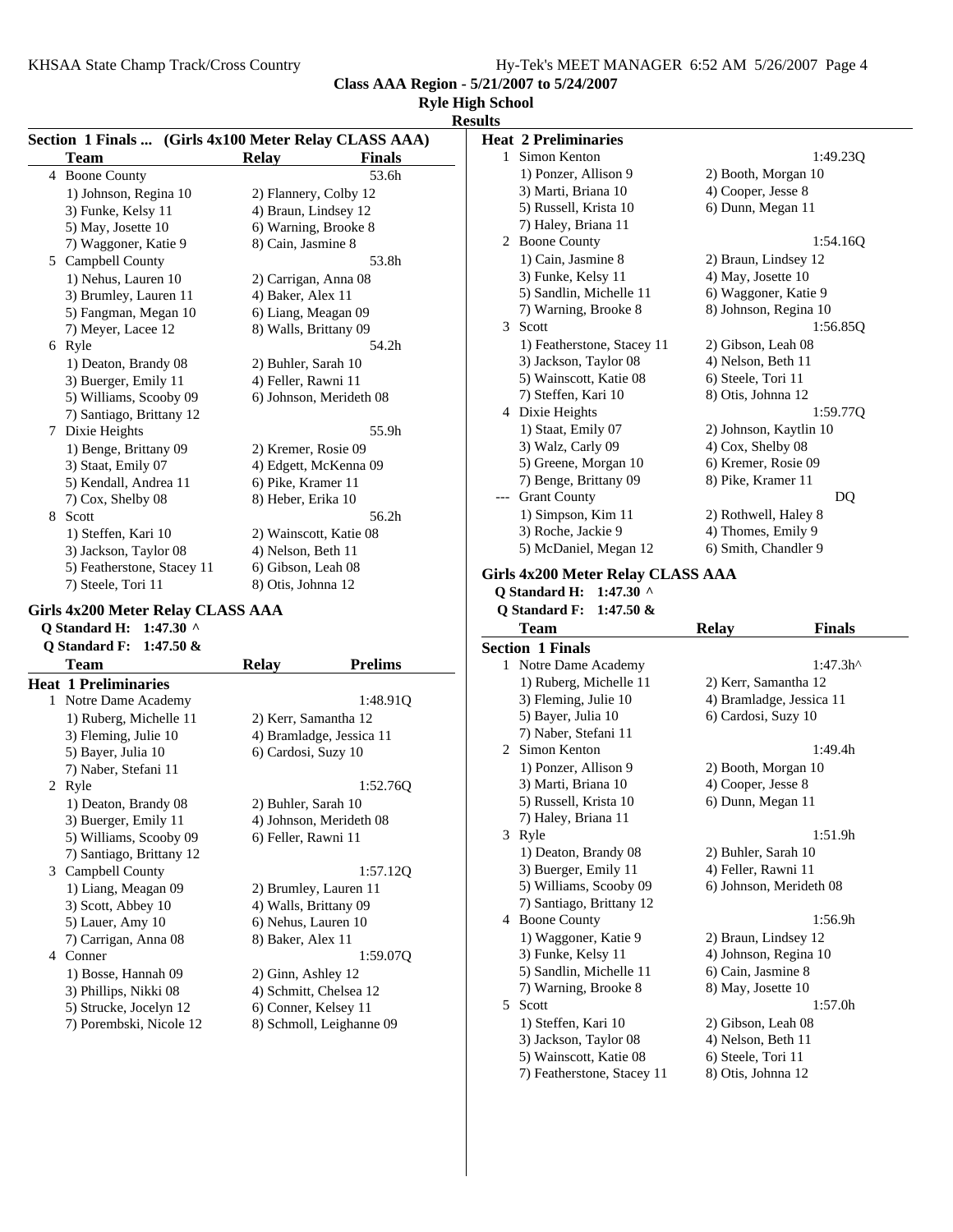**Class AAA Region - 5/21/2007 to 5/24/2007**

#### **Ryle High School**

**Results**

| Section 1 Finals  (Girls 4x200 Meter Relay CLASS AAA) |                               |  |
|-------------------------------------------------------|-------------------------------|--|
| Team                                                  | <b>Finals</b><br><b>Relay</b> |  |
| 6 Campbell County                                     | 1:57.1h                       |  |
| 1) Liang, Meagan 09                                   | 2) Brumley, Lauren 11         |  |
| 3) Scott, Abbey 10                                    | 4) Walls, Brittany 09         |  |
| 5) Lauer, Amy 10                                      | 6) Nehus, Lauren 10           |  |
| 7) Carrigan, Anna 08                                  | 8) Baker, Alex 11             |  |
| Conner<br>7                                           | 1:58.4h                       |  |
| 1) Bosse, Hannah 09                                   | 2) Strucke, Jocelyn 12        |  |
| 3) Conner, Kelsey 11                                  | 4) Phillips, Nikki 08         |  |
| 5) Ginn, Ashley 12                                    | 6) Schmitt, Chelsea 12        |  |
| 7) Porembski, Nicole 12                               | 8) Schmoll, Leighanne 09      |  |
| Dixie Heights<br>8                                    | 1:58.5h                       |  |
| 1) Kremer, Rosie 09                                   | 2) Johnson, Kaytlin 10        |  |
| 3) Walz, Carly 09                                     | 4) Pike, Kramer 11            |  |
| 5) Greene, Morgan 10                                  | 6) Staat, Emily 07            |  |
| 7) Benge, Brittany 09                                 | 8) Cox, Shelby 08             |  |
|                                                       |                               |  |

## **Girls 4x400 Meter Relay CLASS AAA**

#### **Q Standard H: 4:09.70 ^ Q Standard F: 4:09.92 &**

|              | Team                        | <b>Relay</b>           | <b>Prelims</b>           |
|--------------|-----------------------------|------------------------|--------------------------|
|              | <b>Heat 1 Preliminaries</b> |                        |                          |
| $\mathbf{1}$ | Campbell County             |                        | 4:17.43Q                 |
|              | 1) Schultz, Kayla 10        |                        | 2) Dreyer, Carolynn 08   |
|              | 3) Baker, Alex 11           | 4) Carrigan, Anna 08   |                          |
|              | 5) Koeninger, Samantha 11   | 6) Scott, Abbey 10     |                          |
|              | 7) Brumley, Lauren 11       | 8) Walls, Brittany 09  |                          |
| 2            | Ryle                        |                        | 4:17.81Q                 |
|              | 1) Wetenkamp, Lauren 09     | 2) Stephens, Katlyn 09 |                          |
|              | 3) Rowe, Katie 10           | 4) Buhler, Sarah 10    |                          |
|              | 5) Marchionda, Haley 09     |                        | 6) Johnson, Merideth 08  |
|              | 3 Boone County              |                        | 4:20.69Q                 |
|              | 1) Fanning, Cassie 11       | 2) Grayson, Taylor 8   |                          |
|              | 3) Braun, Lindsey 12        | 4) Flannery, Colby 12  |                          |
|              | 5) Fields, Olivia 9         | 6) Elder, Bailey 8     |                          |
|              | 7) Holpp, Katie 9           | 8) Waggoner, Katie 9   |                          |
|              | 4 Grant County              |                        | 4:25.71Q                 |
|              | 1) Norman, Natalie 10       | 2) Hall, Chelsea 9     |                          |
|              | 3) Anglin, Caitlyn 12       | 4) Yaeger, Emily 11    |                          |
|              | <b>Heat 2 Preliminaries</b> |                        |                          |
| 1            | Notre Dame Academy          |                        | 4:19.62Q                 |
|              | 1) Bayer, Julia 10          | 2) Kennedy, Olivia 10  |                          |
|              | 3) Kresser, Celia 11        | 4) Cardosi, Suzy 10    |                          |
|              | 5) Fleming, Julie 10        |                        | 6) Bramladge, Jessica 11 |
|              | 7) Kerr, Samantha 12        |                        |                          |
| 2            | Dixie Heights               |                        | 4:28.06Q                 |
|              | 1) Walz, Carly 09           | 2) Jamison, Hillary 09 |                          |
|              | 3) Leach, Kasey 12          |                        | 4) Wehage, Lyndsay 09    |
|              | 5) Eyckmans, Rachel 10      | 6) Staat, Emily 07     |                          |
|              | 7) Edgett, McKenna 09       | 8) Greene, Morgan 10   |                          |
| 3            | Conner                      |                        | 4:31.54Q                 |
|              | 1) Ginn, Ashley 12          |                        | 2) Porembski, Nicole 12  |
|              | 3) Phillips, Nikki 08       | 4) Bosse, Hannah 09    |                          |
|              | 5) Stransky, Kaitlyn 07     |                        | 6) Schmoll, Leighanne 09 |
|              | 7) Fancher, Allison 12      |                        |                          |
|              |                             |                        |                          |

| споэ                       |                         |
|----------------------------|-------------------------|
|                            |                         |
| 4 Simon Kenton             | 4:33.130                |
| 1) Booth, Morgan 10        | 2) Cooper, Jesse 8      |
| 3) Haley, Briana 11        | 4) Jackels, Erica 10    |
| 5) Shearer, Leslie 11      | 6) Russell, Krista 10   |
| 7) Slusser, Kristina 10    |                         |
| 5 Scott                    | 4:45.94                 |
| 1) Braddock, Kayla 09      | 2) Burchett, Elaine 11  |
| 3) Otis, Johnna 12         | 4) Sherrard, Jackie 09  |
| 5) Maddox, Jerrica 11      | 6) Child, Michelle 10   |
| 7) Featherstone, Stacey 11 | 8) Clinebell, Kelcey 08 |
|                            |                         |

# **Girls 4x400 Meter Relay CLASS AAA**

# **Q Standard H: 4:09.70 ^**

|   | <b>Q</b> Standard F:<br>4:09.92 $\&$ |                          |               |
|---|--------------------------------------|--------------------------|---------------|
|   | Team                                 | <b>Relay</b>             | <b>Finals</b> |
|   | <b>Section 1 Finals</b>              |                          |               |
|   | 1 Notre Dame Academy                 |                          | 4:11.9h       |
|   | 1) Ruberg, Michelle 11               | 2) Kerr, Samantha 12     |               |
|   | 3) Fleming, Julie 10                 | 4) Bramladge, Jessica 11 |               |
|   | 5) Bayer, Julia 10                   | 6) Cardosi, Suzy 10      |               |
|   | 7) Kennedy, Olivia 10                | 8) Kresser, Celia 11     |               |
|   | 2 Campbell County                    |                          | 4:12.0h       |
|   | 1) Carrigan, Anna 08                 | 2) Dreyer, Carolynn 08   |               |
|   | 3) Schultz, Kayla 10                 | 4) Walls, Brittany 09    |               |
|   | 5) Baker, Alex 11                    | 6) Scott, Abbey 10       |               |
|   | 7) Koeninger, Samantha 11            | 8) Brumley, Lauren 11    |               |
| 3 | Ryle                                 |                          | 4:16.4h       |
|   | 1) Stephens, Katlyn 09               | 2) Buhler, Sarah 10      |               |
|   | 3) Marchionda, Haley 09              | 4) Rowe, Katie 10        |               |
|   | 5) Wetenkamp, Lauren 09              | 6) Johnson, Merideth 08  |               |
|   | 4 Boone County                       |                          | 4:17.9h       |
|   | 1) Braun, Lindsey 12                 | 2) Fanning, Cassie 11    |               |
|   | 3) Grayson, Taylor 8                 | 4) Flannery, Colby 12    |               |
|   | 5) Elder, Bailey 8                   | 6) Fields, Olivia 9      |               |
|   | 7) Holpp, Katie 9                    | 8) Waggoner, Katie 9     |               |
|   | 5 Grant County                       |                          | 4:20.4h       |
|   | 1) Norman, Natalie 10                | 2) Hall, Chelsea 9       |               |
|   | 3) Anglin, Caitlyn 12                | 4) Yaeger, Emily 11      |               |
|   | 6 Conner                             |                          | J4:23.6h      |
|   | 1) Bosse, Hannah 09                  | 2) Phillips, Nikki 08    |               |
|   | 3) Ginn, Ashley 12                   | 4) Porembski, Nicole 12  |               |
|   | 5) Wilder, Kristen 12                | 6) Schmoll, Leighanne 09 |               |
|   | 7) Fancher, Allison 12               | 8) Stransky, Kaitlyn 07  |               |
|   | 6 Dixie Heights                      |                          | 4:23.6h       |
|   | 1) Leach, Kasey 12                   | 2) Wehage, Lyndsay 09    |               |
|   | 3) Walz, Carly 09                    | 4) Eyckmans, Rachel 10   |               |
|   | 5) Greene, Morgan 10                 | 6) Jamison, Hillary 09   |               |
|   | 7) Staat, Emily 07                   | 8) Edgett, McKenna 09    |               |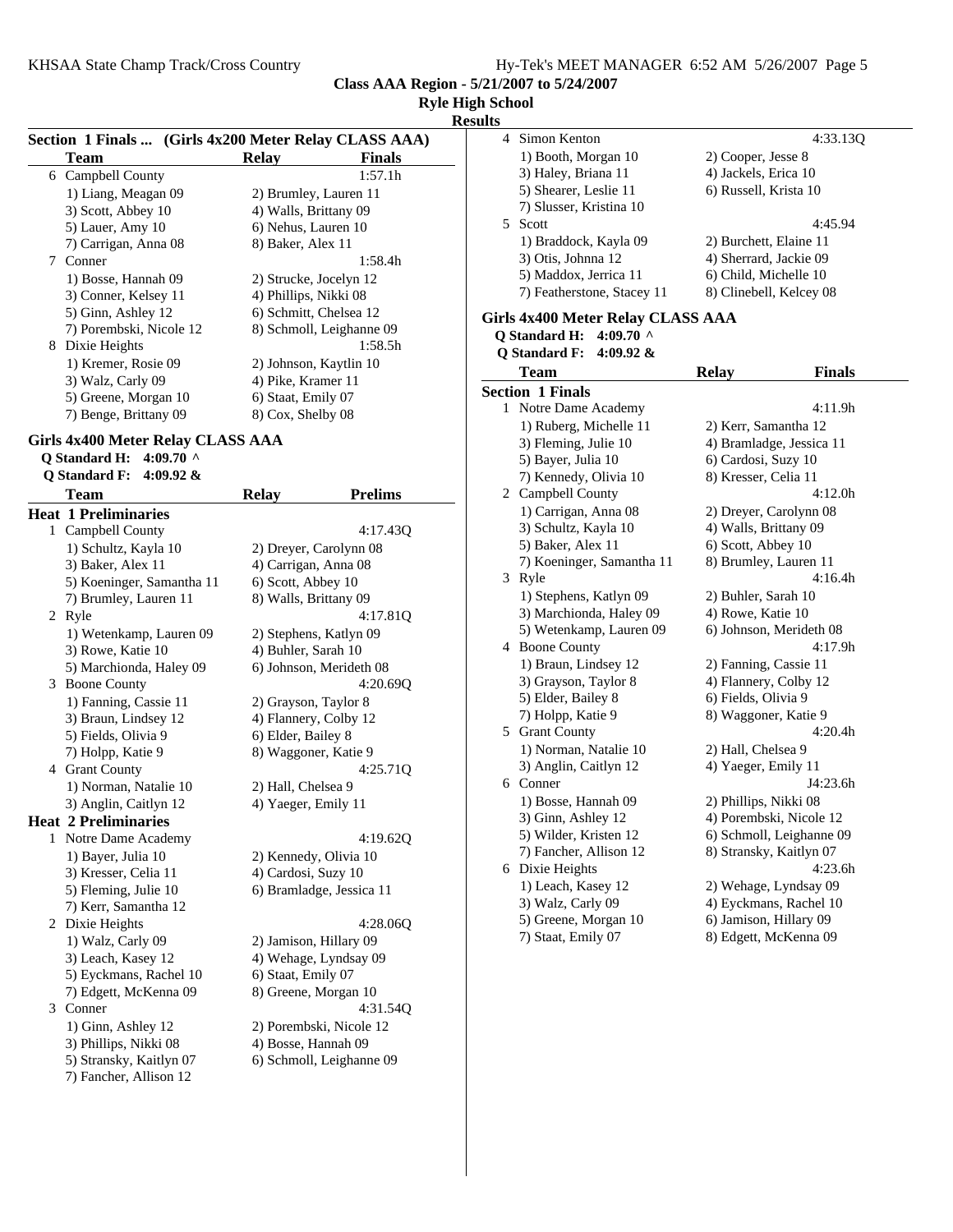KHSAA State Champ Track/Cross Country

| Hy-Tek's MEET MANAGER 6:52 AM 5/26/2007 Page 6 |  |  |
|------------------------------------------------|--|--|
|------------------------------------------------|--|--|

**Class AAA Region - 5/21/2007 to 5/24/2007**

**Ryle High School**

**Results**

|           | Girls 4x800 Meter Relay CLASS AAA<br><b>Q</b> Standard H:<br>$9:59.80$ ^ |    |                                               |                |
|-----------|--------------------------------------------------------------------------|----|-----------------------------------------------|----------------|
|           | <b>Q</b> Standard F:<br>9:59.98 &                                        |    |                                               |                |
|           | <b>Team</b>                                                              |    | <b>Relay</b>                                  | <b>Finals</b>  |
| Section 1 |                                                                          |    |                                               |                |
| 1         | Notre Dame Academy                                                       |    |                                               | 9:57.65^       |
|           | 1) Delph, Kirsten 10                                                     |    | 2) Kennedy, Olivia 10                         |                |
|           | 3) Kresser, Celia 11                                                     |    | 4) Pangallo, Tricia 12                        |                |
|           | 5) Fleming, Julie 10                                                     |    | 6) Bayer, Julia 10                            |                |
|           | 7) Reitzes, Kelly 11                                                     |    | 8) Schrorer, Sarah 11                         | 9:58.32^       |
|           | 2 Boone County                                                           |    |                                               |                |
|           | 1) Grayson, Taylor 8<br>3) Holpp, Katie 9                                |    | 2) Fanning, Cassie 11                         |                |
|           | 5) Fields, Olivia 9                                                      |    | 4) Rehkamp, Rebekah 11<br>6) Gascon, Hallee 8 |                |
|           | 7) Elder, Bailey 8                                                       |    |                                               |                |
| 3         | Ryle                                                                     |    |                                               | 9:59.54^       |
|           | 1) Hawthorn, Hannah 09                                                   |    | 2) Stephens, Katlyn 09                        |                |
|           | 3) Rowe, Katie 10                                                        |    | 4) Marchionda, Haley 09                       |                |
|           | 5) Koehler, Sarah 12                                                     |    | 6) Buhler, Sarah 10                           |                |
|           | 4 Grant County                                                           |    |                                               | 10:22.43       |
|           | 1) Parker, Sarah 9                                                       |    | 2) Brewer, Becca 8                            |                |
|           | 3) Anglin, Caitlyn 12                                                    |    | 4) Norman, Natalie 10                         |                |
|           | 5 Conner                                                                 |    |                                               | 10:27.26       |
|           | 1) Crusham, Kayla 11                                                     |    | 2) Johnson, Stacey 12                         |                |
|           | 3) Kloenne, Jami 11                                                      |    | 4) Wilder, Kristen 12                         |                |
|           | 5) Stransky, Kaitlyn 07                                                  |    | 6) Schmitt, Chelsea 12                        |                |
|           | 7) Phillips, Nikki 08                                                    |    | 8) Bosse, Hannah 09                           |                |
| 6         | Dixie Heights                                                            |    |                                               | 10:27.81       |
|           | 1) Leach, Kasey 12                                                       |    | 2) Wehage, Lyndsay 09                         |                |
|           | 3) Leach, Lindsey 09                                                     |    | 4) Freytag, Kelsey 11                         |                |
|           | 5) Greene, Morgan 10                                                     |    | 6) Ruedebusch, Elizabeth 07                   |                |
|           | 7) Moore, Sarah 07                                                       |    | 8) Donelan, Shayna 11                         |                |
| 7         | Scott                                                                    |    |                                               | 10:31.73       |
|           | 1) Maddox, Jerrica 11                                                    |    | 2) Clinebell, Kelcey 08                       |                |
|           | 3) Sherrard, Jackie 09                                                   |    | 4) Braddock, Kayla 09                         |                |
|           | 5) Braunwart, Liz 11                                                     |    | 6) Child, Michelle 10                         |                |
|           | 7) Otis, Johnna 12                                                       |    |                                               |                |
| 8         | Campbell County                                                          |    |                                               | 10:42.92       |
|           | 1) Koeninger, Samantha 11                                                |    | 2) Schultz, Kayla 10                          |                |
|           | 3) Cox, Courtney 11                                                      |    | 4) Dreyer, Carolynn 08                        |                |
|           | 5) Schneider, Carmen 09                                                  |    | 6) Hoebbel, Taylor 11                         |                |
|           | 7) Varner, Katlyn 09                                                     |    |                                               |                |
|           | 9 Simon Kenton                                                           |    |                                               | 11:21.14       |
|           | 1) Cooper, Marie 10                                                      |    | 2) Jackels, Erica 10                          |                |
|           | 3) Strong, Autumn 11                                                     |    | 4) Webb, Marissa 10                           |                |
|           | 5) Marshall, Alicia 9                                                    |    | 6) Landrum, Chelsey 8                         |                |
|           | 7) Novesl, Aleque 10                                                     |    | 8) Yocum, Morgan 9                            |                |
|           | <b>Boys 100 Meter Dash CLASS AAA</b>                                     |    |                                               |                |
|           | <b>Q</b> Standard H:<br>$11.10$ ^                                        |    |                                               |                |
|           | <b>Q</b> Standard F:<br>11.25 &                                          |    |                                               |                |
|           | <b>Name</b>                                                              |    | Yr School                                     | <b>Prelims</b> |
|           | <b>Heat 1 Preliminaries</b>                                              |    |                                               |                |
|           | 1 Doucette, Mercier                                                      | 11 | <b>Boone County</b>                           | 11.73Q         |

2 11.74Q Pabst, Eric 12 Holmes

| Mitchell, Bryant<br>3<br>4 Rahe, Corey<br>5 Johnson, Austin<br>6 Boyd, David<br><b>Heat 2 Preliminaries</b> | 12  | Simon Kenton                            |                  |  |
|-------------------------------------------------------------------------------------------------------------|-----|-----------------------------------------|------------------|--|
|                                                                                                             |     |                                         | 12.10            |  |
|                                                                                                             |     | 10 Ryle                                 | 12.19            |  |
|                                                                                                             |     | 09 Campbell County                      | 12.26            |  |
|                                                                                                             |     | 10 Scott                                | 12.76            |  |
|                                                                                                             |     |                                         |                  |  |
| 1 Bogle, Shawn                                                                                              | 11. | <b>Boone County</b>                     | 11.49Q           |  |
| 2 Palmer, Rashaad                                                                                           |     | 11 Holmes                               | 11.86Q           |  |
| 3 Casteneda, Joe                                                                                            |     | 12 Cov. Catholic                        | 11.97q           |  |
| 4 Creamer, Adam                                                                                             |     | 10 Dixie Heights                        | 12.54            |  |
| 5 Rios, Anthony                                                                                             |     | 11 Grant County                         | 12.67            |  |
| 6 Brown, Zack                                                                                               |     | 09 Ryle                                 | 12.76            |  |
| 7 Iles, Jake                                                                                                |     | 09 Conner                               | 13.84            |  |
| <b>Heat 3 Preliminaries</b>                                                                                 |     |                                         |                  |  |
| 1 Brock, Conner                                                                                             |     | 10 Dixie Heights                        | 11.60Q           |  |
| 2 Schworer, Adam                                                                                            |     | 12 Cov. Catholic                        | 11.62Q           |  |
| 3 Mounce, Tyler                                                                                             |     | 10 Simon Kenton                         | 11.85q           |  |
| 4 Williams, Ethan                                                                                           |     | 11 Scott                                | 12.32            |  |
| 5 Hornbeck, Ryan                                                                                            |     | 10 Campbell County                      | 12.37            |  |
| 6 Smith, Devin                                                                                              |     | 10 Grant County                         | 12.54            |  |
| <b>Boys 100 Meter Dash CLASS AAA</b>                                                                        |     |                                         |                  |  |
| <b>Q</b> Standard H:<br>11.10 $\land$                                                                       |     |                                         |                  |  |
| <b>Q</b> Standard F:<br>$11.25 \&$                                                                          |     |                                         |                  |  |
|                                                                                                             |     |                                         |                  |  |
|                                                                                                             |     |                                         |                  |  |
| <b>Name</b>                                                                                                 |     | Yr School                               | <b>Finals</b>    |  |
| <b>Section 1 Finals</b><br>1 Bogle, Shawn                                                                   |     | 11 Boone County                         | J11.3h           |  |
| Doucette, Mercier<br>1                                                                                      |     | 11 Boone County                         | 11.3h            |  |
| 3 Brock, Conner                                                                                             |     |                                         | 11.4h            |  |
| 4 Pabst, Eric                                                                                               |     | 10 Dixie Heights<br>12 Holmes           | J11.6h           |  |
| 4 Schworer, Adam                                                                                            |     | 12 Cov. Catholic                        | 11.6h            |  |
| 6 Palmer, Rashaad                                                                                           |     | 11 Holmes                               | 11.8h            |  |
| 6 Mounce, Tyler                                                                                             |     | 10 Simon Kenton                         | J11.8h           |  |
| 6 Casteneda, Joe                                                                                            |     | 12 Cov. Catholic                        | J11.8h           |  |
|                                                                                                             |     |                                         |                  |  |
| <b>Boys 200 Meter Dash CLASS AAA</b>                                                                        |     |                                         |                  |  |
| <b>Q</b> Standard H:<br>22.70 ^                                                                             |     |                                         |                  |  |
| <b>Q</b> Standard F:<br>22.89 &                                                                             |     |                                         |                  |  |
| <b>Name</b>                                                                                                 | Yr  | <b>School</b>                           | <b>Prelims</b>   |  |
| <b>Heat 1 Preliminaries</b>                                                                                 | 11  |                                         |                  |  |
| 1 Bogle, Shawn<br>Schworer, Adam<br>2                                                                       |     | <b>Boone County</b><br>12 Cov. Catholic | 23.24Q<br>23.64Q |  |

#### 5 Rios, Anthony 11 Grant County 25.74 **Heat 2 Preliminaries**

| пеат <i>2</i> Premminaries  |                    |                    |
|-----------------------------|--------------------|--------------------|
| 1 Brock, Conner             | 10 Dixie Heights   | 23.43 <sub>O</sub> |
| 2 Mounce, Tyler             | 10 Simon Kenton    | 23.920             |
| 3 Pabst, Eric               | 12 Holmes          | 23.97q             |
| 4 Johnson, Austin           | 09 Campbell County | 25.06              |
| 5 Boyd, David               | 10 Scott           | 26.22              |
| 6 Beck, Zephry              | 09 Grant County    | 27.24              |
| <b>Heat 3 Preliminaries</b> |                    |                    |
| 1 Carter, Aubrey            | 11 Dixie Heights   | 23.03O             |
| 2 Arey, Kyle                | 11 Boone County    | 23.940             |
| 3 Palmer, Rashaad           | Holmes             | 24.37              |

4 24.64 Rahe, Corey 10 Ryle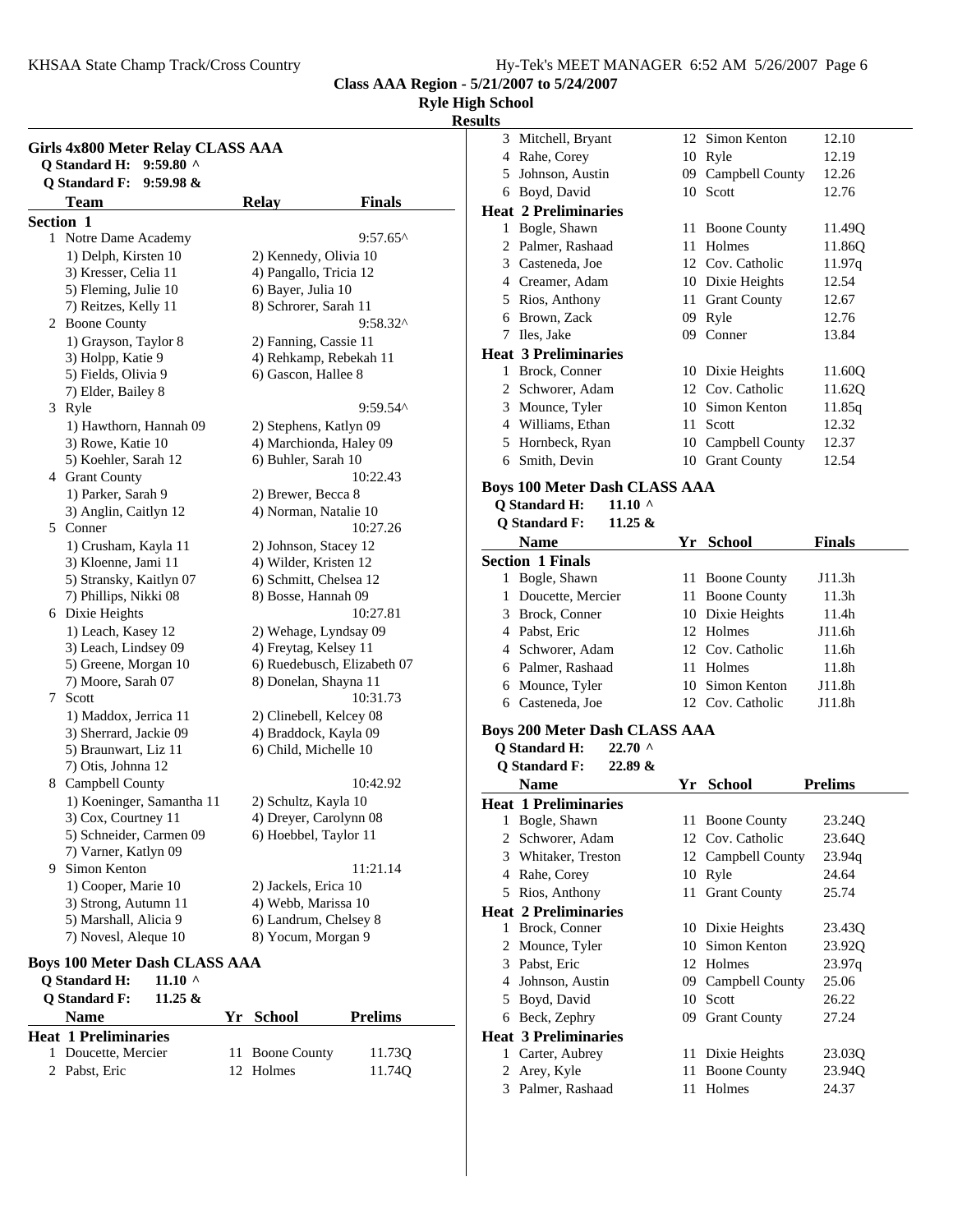# KHSAA State Champ Track/Cross Country

|  |  |  |  |  |  | Hy-Tek's MEET MANAGER 6:52 AM 5/26/2007 Page 7 |  |
|--|--|--|--|--|--|------------------------------------------------|--|
|--|--|--|--|--|--|------------------------------------------------|--|

**Class AAA Region - 5/21/2007 to 5/24/2007**

|   |                                                       |                    |                   | <b>Ryle High School</b><br><b>Results</b> |
|---|-------------------------------------------------------|--------------------|-------------------|-------------------------------------------|
|   | Heat 3 Preliminaries  (Boys 200 Meter Dash CLASS AAA) |                    |                   | 7 Eu                                      |
|   | <b>Name</b>                                           | Yr School          | <b>Prelims</b>    | 8<br>Th                                   |
|   | 4 Thomas, Peter                                       | 09 Cov. Catholic   | 24.64             | <b>Boys 80</b>                            |
|   | 5 Mitchell, Bryant                                    | 12 Simon Kenton    | 25.35             | Q Star                                    |
|   | 6 Meyers, Jon                                         | 09 Ryle            | 26.13             | Q Star                                    |
|   | 7 Kippler, Jonathan                                   | 09 Conner          | 26.49             | $N_i$                                     |
|   | <b>Boys 200 Meter Dash CLASS AAA</b>                  |                    |                   | <b>Section</b>                            |
|   | <b>Q</b> Standard H:<br>$22.70$ ^                     |                    |                   | 1 Ha                                      |
|   | <b>Q</b> Standard F:<br>22.89 &                       |                    |                   | $2$ Dr                                    |
|   | <b>Name</b>                                           | Yr School          | <b>Finals</b>     | 3 W                                       |
|   | <b>Section 1 Finals</b>                               |                    |                   | 4 Fe                                      |
|   | 1 Bogle, Shawn                                        | 11 Boone County    | 22.9 <sub>h</sub> | $5$ Ga                                    |
|   | 1 Carter, Aubrey                                      | 11 Dixie Heights   | J22.9h            | 6 Rc                                      |
|   | 3 Brock, Conner                                       | 10 Dixie Heights   | 23.3h             | 7 Sto                                     |
|   | 4 Schworer, Adam                                      | 12 Cov. Catholic   | 23.4h             | 8 Eis                                     |
|   | 5 Arey, Kyle                                          | 11 Boone County    | 23.6h             | 9 Fo                                      |
|   | 6 Mounce, Tyler                                       | 10 Simon Kenton    | 23.9h             | $10$ Bl                                   |
|   | 6 Pabst, Eric                                         | 12 Holmes          | J23.9h            | W<br>11                                   |
|   | 8 Whitaker, Treston                                   | 12 Campbell County | 24.3h             | 12 Pa                                     |
|   |                                                       |                    |                   | 13 He                                     |
|   | <b>Boys 400 Meter Dash CLASS AAA</b>                  |                    |                   | $14$ Ju                                   |
|   | <b>Q</b> Standard H:<br>50.90 $\land$                 |                    |                   | --- Mi                                    |
|   | <b>Q</b> Standard F:<br>51.11 &                       |                    |                   |                                           |
|   | <b>Name</b>                                           | Yr School          | <b>Prelims</b>    | <b>Boys 16</b>                            |
|   | <b>Heat 1 Preliminaries</b>                           |                    |                   | Q Star                                    |
|   | 1 Silva, David                                        | 11 Boone County    | 53.66Q            | Q Star                                    |
|   | 2 Krajewski, Tim                                      | 10 Dixie Heights   | 53.98Q            | $N_i$                                     |
|   | 3 Thompson, Cody                                      | 10 Grant County    | 54.84q            | <b>Section</b>                            |
|   | 4 Rawe, Jesse                                         | 12 Campbell County | 55.45             | 1 Sn                                      |
|   | 5 Bloom, Nick                                         | 12 Ryle            | 58.49             | $2$ Ha                                    |
|   | <b>Heat 2 Preliminaries</b>                           |                    |                   | 3 Dr                                      |
|   | 1 Rogers, Matthew                                     | 10 Conner          | 53.13Q            | 4 Sc                                      |
|   | 2 Sinclair, Colin                                     | 10 Cov. Catholic   | 54.68Q            | 5 M                                       |
|   | 3 Eubank, Kiefer                                      | 09 Ryle            | 55.02q            | $6 \text{V}a$                             |
|   | 4 Root, Chris                                         | 10 Grant County    | 57.09             | $7$ Br                                    |
|   | 5 Neal, Matt                                          | 10 Simon Kenton    | 59.30             | 8 W                                       |
|   | <b>Heat 3 Preliminaries</b>                           |                    |                   | 9 Sii                                     |
| 1 | Cahill, David                                         | 12 Cov. Catholic   | 53.61Q            | 10 Cc                                     |
|   | 2 Carter, Dalan                                       | 10 Dixie Heights   | 53.99Q            | 11 Fo                                     |
|   | 3 Strange, Ryan                                       | 11 Boone County    | 55.34             | 12 M                                      |
|   | 4 Kleeman, Chad                                       | 12 Simon Kenton    | 55.72             | 13 Br                                     |
|   | 5 London, Daniel                                      | 09 Holmes          | 57.97             | 14 Ha                                     |
|   | 6 Bonfield, Kevin                                     | 11 Campbell County | 58.54             | 15<br>Ju                                  |
|   | <b>Boys 400 Meter Dash CLASS AAA</b>                  |                    |                   | Boys 32                                   |
|   | <b>Q</b> Standard H:<br>$50.90$ ^                     |                    |                   | Q Star                                    |
|   | <b>Q</b> Standard F:<br>51.11 &                       |                    |                   | Q Star                                    |
|   | <b>Name</b>                                           | Yr School          | <b>Finals</b>     | N:                                        |
|   | <b>Section 1 Finals</b>                               |                    |                   | <b>Section</b>                            |
|   | 1 Rogers, Matthew                                     | 10 Conner          | 52.4h             | $\mathbf{1}$<br>Sn                        |
|   | 2 Cahill, David                                       | 12 Cov. Catholic   | 52.6h             | 2<br>$\mathbf{W}$                         |
|   | 3 Krajewski, Tim                                      | 10 Dixie Heights   | 53.5h             | $3$ Gc                                    |
|   | 4 Silva, David                                        | 11 Boone County    | 53.6h             | $4$ As                                    |
|   | 5 Sinclair, Colin                                     | 10 Cov. Catholic   | 54.0h             | 5 M                                       |
|   | 6 Carter, Dalan                                       | 10 Dixie Heights   | 54.3h             | $6 \text{V}a$                             |
|   |                                                       |                    |                   |                                           |

| ılts             |                                      |    |                               |                    |
|------------------|--------------------------------------|----|-------------------------------|--------------------|
| 7                | Eubank, Kiefer                       | 09 | Ryle                          | 55.7h              |
| 8                | Thompson, Cody                       | 10 | <b>Grant County</b>           | 55.8h              |
|                  | <b>Boys 800 Meter Run CLASS AAA</b>  |    |                               |                    |
|                  | Q Standard H: 1:59.60 ^              |    |                               |                    |
|                  | <b>Q</b> Standard F:<br>1:59.81 $\&$ |    |                               |                    |
|                  | <b>Name</b>                          |    | Yr School                     | <b>Finals</b>      |
| <b>Section 1</b> |                                      |    |                               |                    |
|                  | 1 Harris, Drew                       |    | 12 Campbell County 2:01.2h    |                    |
|                  | 2 Drance, Peter                      |    | 12 Boone County               | 2:04.7h            |
|                  | 3 Whitehouse, Dan                    |    | 11 Cov. Catholic              | 2:05.7h            |
|                  | 4 Feist, Peter                       |    | 11 Conner                     | 2:06.1h            |
|                  | 5 Gailliot, Aaron                    |    | 12 Boone County               | 2:06.2h            |
|                  | 6 Rogers, Matthew                    |    | 10 Conner                     | 2:06.4h            |
| 7                | Stoppelwerth, Kevin                  |    | 11 Dixie Heights              | 2:07.3h            |
|                  | 8 Eisner, Zak                        |    | 12 Scott                      | 2:09.1h            |
|                  | 9 Forman, Sam                        |    | 10 Ryle                       | 2:09.6h            |
|                  | 10 Bloom, Nick                       |    | 12 Ryle                       | 2:10.2h            |
|                  | 11 Webb, Sam                         |    | 11 Dixie Heights              | 2:10.7h            |
|                  | 12 Paladino, Chris                   |    | 9 Simon Kenton                | 2:11.0h            |
|                  | 13 Heckman, Timothy                  |    | 10 Scott                      | 2:12.9h            |
|                  | 14 Jump, Aaron                       |    | 10 Grant County               | 2:42.3h            |
|                  | --- Murray, Kevin                    |    | 11 Cov. Catholic              | DQ                 |
|                  | <b>Boys 1600 Meter Run CLASS AAA</b> |    |                               |                    |
|                  | Q Standard H: 4:27.80 ^              |    |                               |                    |
|                  | <b>Q</b> Standard F:<br>4:27.95 $&$  |    |                               |                    |
|                  | <b>Name</b>                          |    | Yr School                     | <b>Finals</b>      |
| <b>Section 1</b> |                                      |    |                               |                    |
| 1                | Smith, Ryne                          |    | 12 Scott                      | 4:30.6h            |
|                  | 2 Harris, Drew                       |    | 12 Campbell County 4:35.2h    |                    |
|                  | 3 Drance, Peter                      |    | 12 Boone County               | 4:37.1h            |
|                  | 4 Scharold, Robbie                   |    | 09 Campbell County 4:39.1h    |                    |
|                  | 5 Mayer, J P<br>6 Vandermosten, Guy  |    | 12 Dixie Heights<br>12 Conner | 4:40.9h<br>4:41.4h |
| 7                | Brendel, Joey                        |    | 09 Conner                     | 4:43.4h            |
| 8                | Wills, Chaise                        |    | 12 Simon Kenton               | 4:46.2h            |
| 9.               | Simms, James                         |    | 09 Cov. Catholic              | 4:50.3h            |
|                  | 10 Covington, Jeffery                |    | 11 Grant County               | 4:51.4h            |
|                  | 11 Forman, Sam                       |    | 10 Ryle                       | 4:51.8h            |
|                  | 12 Meier, Eric                       | 11 | Cov. Catholic                 | 4:53.3h            |
|                  | 13 Britton, Mike                     |    | 9 Dixie Heights               | 5:00.8h            |
|                  | 14 Hanhel, Chris                     |    | 10 Simon Kenton               | 5:12.9h            |
|                  | 15 Jump, Aaron                       |    | 10 Grant County               | 5:55.7h            |
|                  |                                      |    |                               |                    |
|                  | <b>Boys 3200 Meter Run CLASS AAA</b> |    |                               |                    |
|                  | Q Standard H: 9:50.30 ^              |    |                               |                    |
|                  | <b>Q</b> Standard F:<br>$9:50.53 \&$ |    |                               | <b>Finals</b>      |
| <b>Section 1</b> | <b>Name</b>                          |    | Yr School                     |                    |
| $\mathbf{1}$     | Smith, Ryne                          | 12 | Scott                         | 9:57.3h            |
|                  | 2 Wurzbacher, Michael                | 11 | Cov. Catholic                 | 10:04.8h           |
|                  | 3 Goetz, Greg                        |    | 12 Cov. Catholic              | 10:13.3h           |
| 4                | Askins, Blake                        |    | 10 Scott                      | 10:16.1h           |
| 5                | Mayer, J P                           | 12 | Dixie Heights                 | 10:17.7h           |
|                  | 6 Vandermosten, Guy                  | 12 | Conner                        | 10:28.3h           |
|                  |                                      |    |                               |                    |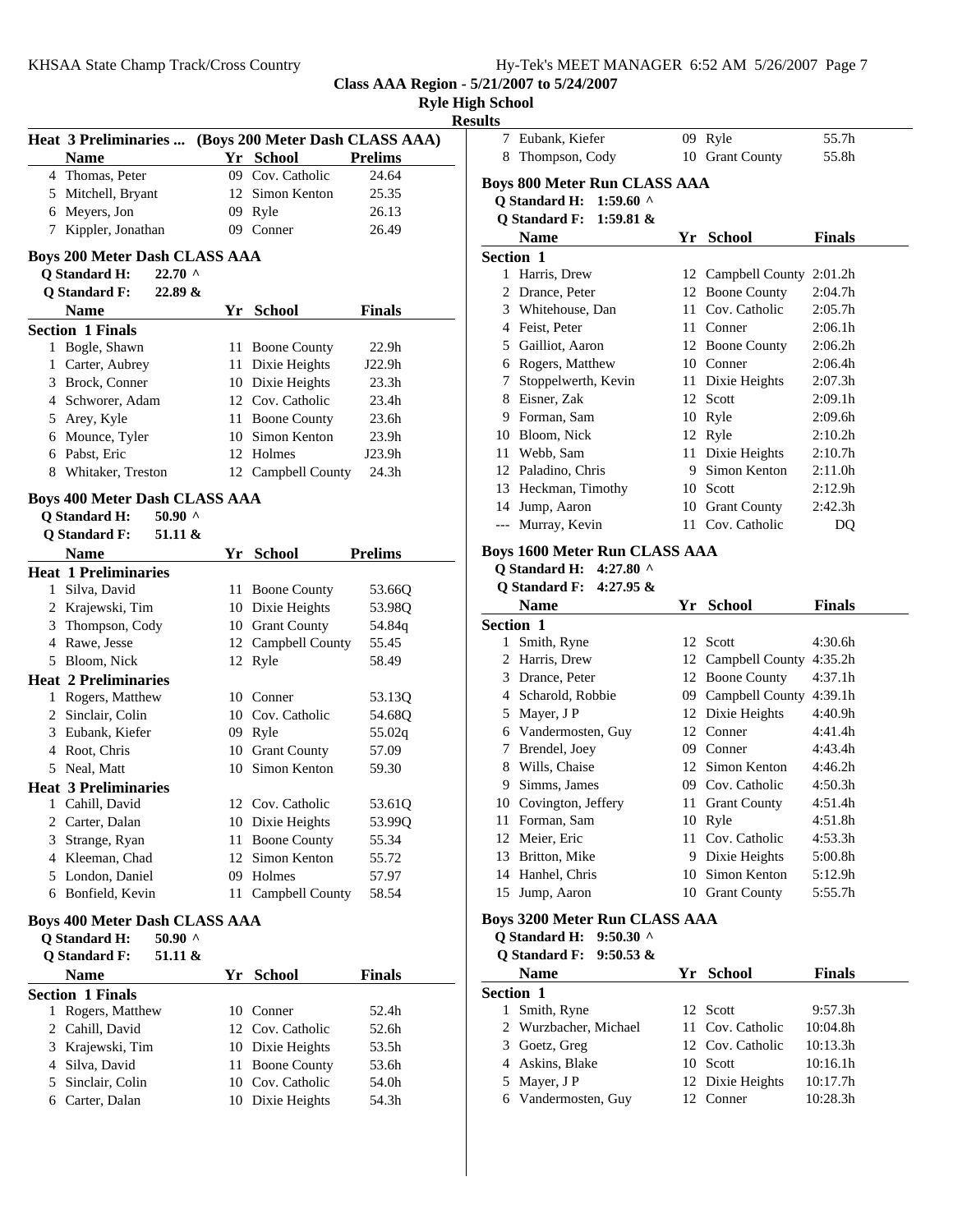**Class AAA Region - 5/21/2007 to 5/24/2007**

|  |  | <b>Ryle High School</b> |
|--|--|-------------------------|
|--|--|-------------------------|

**Results**<br>**Head** 

|   | Section 1  (Boys 3200 Meter Run CLASS AAA) |      |                             |                   |  |
|---|--------------------------------------------|------|-----------------------------|-------------------|--|
|   | <b>Name</b>                                |      | Yr School                   | <b>Finals</b>     |  |
|   | 7 Scharold, Robbie                         |      | 09 Campbell County 10:29.6h |                   |  |
|   | 8 Henry, Charlie                           |      | 12 Campbell County 10:41.8h |                   |  |
|   | 9 Walters, Matthew                         |      | 12 Conner                   | 10:59.2h          |  |
|   | 10 Prather, Jason                          |      | 12 Dixie Heights            | 11:30.7h          |  |
|   | 11 Mann, Ethan                             |      | 10 Boone County             | 11:52.1h          |  |
|   | 12 Bloom, Alex                             | 08   | Ryle                        | 11:55.4h          |  |
|   | 13 Dickerson, Andy                         | 10   | Simon Kenton                | 12:04.1h          |  |
|   | 14 Salyers, Zach                           | 9.   | Simon Kenton                | 12:10.8h          |  |
|   | <b>Boys 110 Meter Hurdles CLASS AAA</b>    |      |                             |                   |  |
|   | <b>Q</b> Standard H:<br>$15.40$ ^          |      |                             |                   |  |
|   | <b>Q</b> Standard F:<br>15.64 $\&$         |      |                             |                   |  |
|   | <b>Name</b>                                |      | Yr School                   | <b>Prelims</b>    |  |
|   | <b>Heat 1 Preliminaries</b>                |      |                             |                   |  |
|   | 1 Toner, Michael                           |      | 12 Cov. Catholic            | 16.08Q            |  |
|   | 2 Spalding, Cory                           |      | 10 Boone County             | 16.09Q            |  |
|   | 3 Schneider, Caleb                         |      | 10 Campbell County          | 17.01Q            |  |
|   | 4 Damico, Adam                             | 11 - | Simon Kenton                | 17.66Q            |  |
|   | 5 Naber, Reed                              |      | 9 Dixie Heights             | 17.68             |  |
|   | 6 Postolowski, Michael                     |      | 10 Ryle                     | 18.80             |  |
|   | 7 London, Daniel                           | 09   | Holmes                      | 20.91             |  |
|   | <b>Heat 2 Preliminaries</b>                |      |                             |                   |  |
|   | 1 Doucette, Mercier                        |      | 11 Boone County             | 15.66Q            |  |
|   | 2 Hill, Austin                             |      | 12 Holmes                   | 16.53Q            |  |
|   | 3 Watson, Matt                             |      | 10 Campbell County          | 16.67Q            |  |
|   | 4 Carroll, Nick                            |      | 9 Simon Kenton              | 16.81Q            |  |
|   | 5 Vogelpohl, Brad                          |      | 12 Ryle                     | 16.90             |  |
|   | 6 Sharp, Reece                             |      | 10 Cov. Catholic            | 17.59             |  |
|   | 7 Keeley, Patrick                          |      | 9 Dixie Heights             | 19.15             |  |
|   | <b>Boys 110 Meter Hurdles CLASS AAA</b>    |      |                             |                   |  |
|   | <b>Q</b> Standard H:<br>$15.40$ ^          |      |                             |                   |  |
|   | <b>Q</b> Standard F:<br>15.64 &            |      |                             |                   |  |
|   | <b>Name</b>                                |      | Yr School                   | <b>Finals</b>     |  |
|   | <b>Section 1 Finals</b>                    |      |                             |                   |  |
|   | 1 Doucette, Mercier                        |      | 11 Boone County             | 15.7 <sub>h</sub> |  |
| 2 | Toner, Michael                             |      | 12 Cov. Catholic            | J16.0h            |  |
|   | 2 Spalding, Cory                           |      | 10 Boone County             | 16.0h             |  |
|   | 4 Hill, Austin                             |      | 12 Holmes                   | 16.2 <sub>h</sub> |  |
|   | 5 Watson, Matt                             |      | 10 Campbell County          | 16.9h             |  |
|   | 5 Schneider, Caleb                         |      | 10 Campbell County          | J16.9h            |  |
|   | 7 Carroll, Nick                            | 9.   | Simon Kenton                | 17.3 <sub>h</sub> |  |
|   | 8 Damico, Adam                             | 11   | Simon Kenton                | 17.7h             |  |
|   | <b>Boys 300 Meter Hurdles CLASS AAA</b>    |      |                             |                   |  |
|   | <b>Q</b> Standard H:<br>40.90 $^{\circ}$   |      |                             |                   |  |
|   | <b>Q</b> Standard F:<br>41.09 &            |      |                             |                   |  |
|   | <b>Name</b>                                |      | Yr School                   | <b>Prelims</b>    |  |
|   | <b>Heat 1 Preliminaries</b>                |      |                             |                   |  |
|   | 1 Giese, Matt                              | 11   | Cov. Catholic               | 41.56Q            |  |
|   | 2 Marino, Chris                            |      | 12 Campbell County          | 43.46Q            |  |
|   | 3 DiTrapani, Steven                        | 11   | Simon Kenton                | 44.50q            |  |
|   | 4 Spalding, Cory                           |      | 10 Boone County             | 44.86             |  |
| 5 | Stockdill, Ryan                            |      | 10 Ryle                     | 47.06             |  |

|   | <b>Heat 2 Preliminaries</b>                                     |     |                         |                   |
|---|-----------------------------------------------------------------|-----|-------------------------|-------------------|
|   | 1 Trenkamp, Justin                                              |     | 12 Conner               | 42.40Q            |
|   | 2 Naber, Reed                                                   |     | 9 Dixie Heights         | 44.46Q            |
|   | 3 Watson, Matt                                                  |     | 10 Campbell County      | 44.46q            |
|   | 4 Postolowski, Michael                                          |     | 10 Ryle                 | 48.25             |
|   | <b>Heat 3 Preliminaries</b>                                     |     |                         |                   |
|   | 1 Carter, Aubrey                                                | 11  | Dixie Heights           | 41.16Q            |
|   | 2 Toner, Michael                                                |     | 12 Cov. Catholic        | 43.48Q            |
|   | 3 Spalding, Chris                                               |     | 12 Boone County         | 44.99             |
|   | 4 Carroll, Nick                                                 | 9.  | Simon Kenton            | 45.09             |
|   |                                                                 |     |                         |                   |
|   | <b>Boys 300 Meter Hurdles CLASS AAA</b>                         |     |                         |                   |
|   | <b>Q</b> Standard H:<br>40.90 $\land$                           |     |                         |                   |
|   | <b>Q</b> Standard F:<br>41.09 &                                 |     |                         |                   |
|   | <b>Name</b>                                                     |     | Yr School               | Finals            |
|   | <b>Section 1 Finals</b>                                         |     |                         |                   |
|   | 1 Trenkamp, Justin                                              |     | 12 Conner               | 40.4h^            |
|   | 2 Carter, Aubrey                                                | 11- | Dixie Heights           | 40.5h^            |
|   | 3 Giese, Matt                                                   |     | 11 Cov. Catholic        | 41.2 <sub>h</sub> |
|   | 4 Marino, Chris                                                 |     | 12 Campbell County      | 43.2h             |
|   | 5 Toner, Michael                                                |     | 12 Cov. Catholic        | 43.4h             |
|   | 6 Watson, Matt                                                  |     | 10 Campbell County      | 44.2h             |
|   | 7 Naber, Reed                                                   | 9.  | Dixie Heights           | 44.9h             |
|   | 7 DiTrapani, Steven                                             | 11  | Simon Kenton            | J44.9h            |
|   |                                                                 |     |                         |                   |
|   | <b>Boys 4x100 Meter Relay CLASS AAA</b><br><b>Q</b> Standard H: |     |                         |                   |
|   | 44.00 $\land$                                                   |     |                         |                   |
|   |                                                                 |     |                         |                   |
|   | <b>Q</b> Standard F:<br>44.24 &                                 |     |                         |                   |
|   | <b>Team</b>                                                     |     | <b>Relay</b>            | <b>Prelims</b>    |
|   | <b>Heat 1 Preliminaries</b>                                     |     |                         |                   |
|   | 1 Boone County                                                  |     |                         | 45.18Q            |
|   | 1) Arey, Kyle 11                                                |     | 2) Bogle, Shawn 11      |                   |
|   | 3) Doucette, Mercier 11                                         |     | 4) Kaiser, Nick 11      |                   |
|   | 5) Behne, Matt 9                                                |     | 6) Stoller, Lucas 11    |                   |
|   | 7) Strange, Ryan 11                                             |     | 8) Silva, David 11      |                   |
|   | 2 Simon Kenton                                                  |     |                         | 46.71Q            |
|   | 1) DiTrapani, Steven 11                                         |     | 2) Mitchell, Bryant 12  |                   |
|   | 3) Mounce, Tyler 10                                             |     | 4) Jones, Logan 11      |                   |
|   | 5) Kleeman, Chad 12                                             |     | 6) Vaughn, Ryan 11      |                   |
|   | 3 Campbell County                                               |     |                         | 47.49Q            |
|   | 1) Porter, Cory 11                                              |     | 2) Johnson, Austin 09   |                   |
|   | 3) Hornbeck, Ryan 10                                            |     | 4) Marino, Chris 12     |                   |
|   | 5) Long, Chad 12                                                |     | 6) Whitaker, Treston 12 |                   |
| 4 | 7) Addie, Chris 11                                              |     | 8) Howard, Chandler 10  |                   |
|   | Scott                                                           |     |                         | 48.78Q            |
|   | 1) Wehage, Jacob 11                                             |     | 2) Williams, Ethan 11   |                   |
|   | 3) Boyd, David 10                                               |     | 4) Deck, Tony 11        |                   |
|   | 5) Sivers, Kyle 11                                              |     | 6) Reyes, Jacob 10      |                   |
|   | 5 Grant County                                                  |     |                         | 50.75             |
|   | 1) Parker, CJ 10                                                |     | 2) Beck, Zephry 09      |                   |
|   | 3) Root, Chris 10                                               |     | 4) Smith, Devin 10      |                   |
|   | 5) Soden, Joe 10<br>7) Thompson, Cody 10                        |     | 6) Rios, Anthony 11     |                   |
|   |                                                                 |     |                         |                   |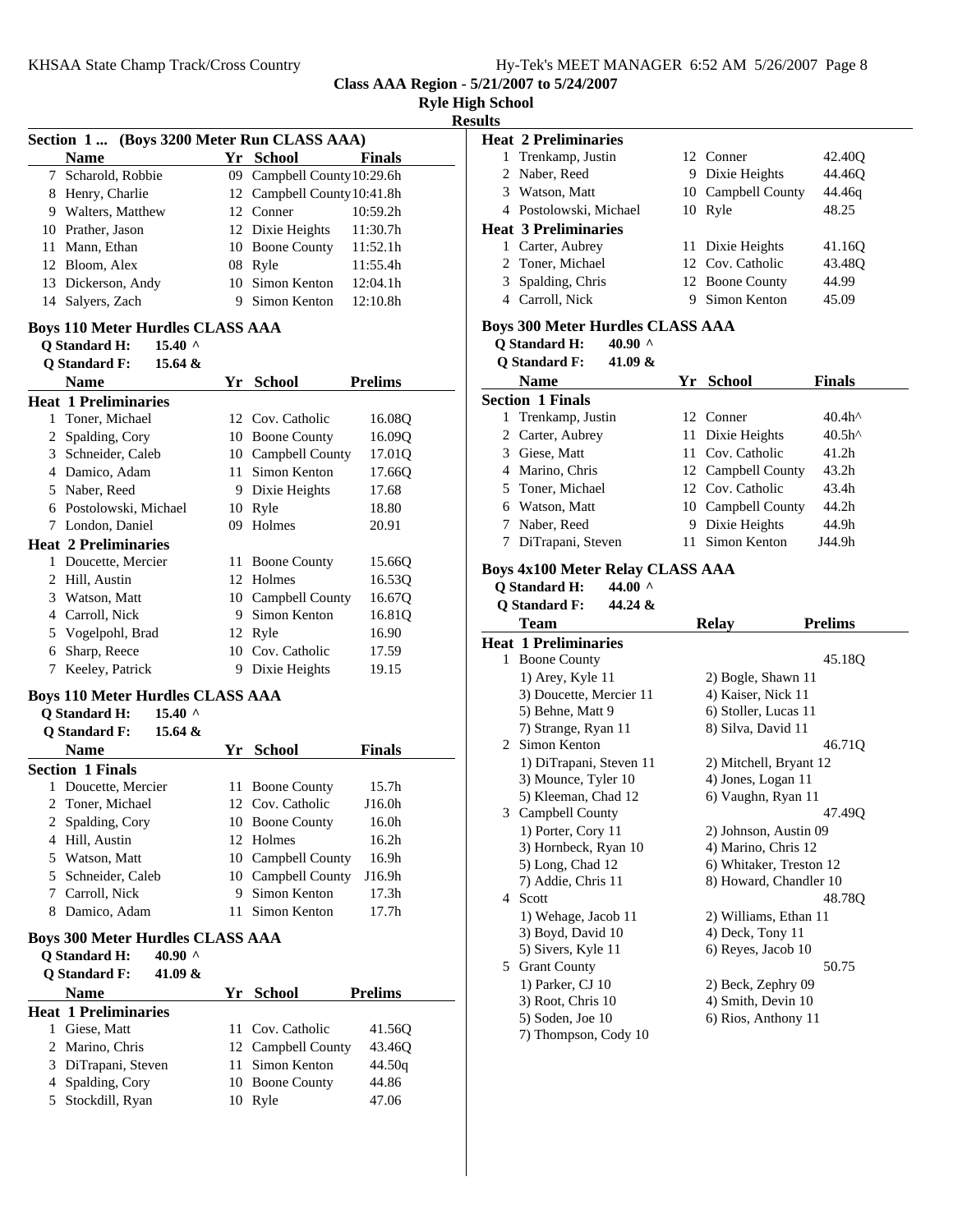**Class AAA Region - 5/21/2007 to 5/24/2007**

# **Ryle High School**

# **Results**

|   |                             |                          | Heat 2 Preliminaries  (Boys 4x100 Meter Relay CLASS AAA) |
|---|-----------------------------|--------------------------|----------------------------------------------------------|
|   | Team                        | <b>Relay</b>             | <b>Prelims</b>                                           |
|   | <b>Heat 2 Preliminaries</b> |                          |                                                          |
|   | 1 Dixie Heights             |                          | 44.84Q                                                   |
|   | 1) Brock, Conner 10         | 2) Carter, Aubrey 11     |                                                          |
|   | 3) Haggerty, Ben 9          | 4) Jett, Mitchell 11     |                                                          |
|   | 5) Creamer, Adam 10         | 6) Bagley, Shawn 12      |                                                          |
|   | 7) Carter, Dalan 10         | 8) Hughes, Matt 11       |                                                          |
|   | 2 Covington Catholic        |                          | 45.71 <sub>O</sub>                                       |
|   | 1) Casteneda, Joe 12        | 2) Schworer, Adam 12     |                                                          |
|   | 3) Thomas, Peter 09         | 4) Giese, Matt 11        |                                                          |
|   | 5) Toner, Michael 12        | 6) Irons, Grant 09       |                                                          |
|   | 7) McGaha, Drew 12          | 8) Cusick, Paul 09       |                                                          |
| 3 | Holmes                      |                          | 46.10O                                                   |
|   | 1) Palmer, Rashaad 11       | 2) Pabst, Eric 12        |                                                          |
|   | 3) Hill, Austin 12          | 4) Hunter, DJ 11         |                                                          |
|   | 5) Jones, Mark 10           | 6) Lockett, Shavontae 09 |                                                          |
|   | 7) Golsby, John 12          |                          |                                                          |
| 4 | Ryle                        |                          | 47.330                                                   |
|   | 1) Lamping, Josh 10         | 2) Ferguson, Cody 10     |                                                          |
|   | 3) Morgan, Josh 11          | 4) Rahe, Corey 10        |                                                          |
|   | 5) Gillum, Greg 12          | 6) Eubank, Kiefer 09     |                                                          |
|   | 7) Brown, Zack 09           | 8) Meyers, Jon 09        |                                                          |
| 5 | Conner                      |                          | 51.42                                                    |
|   | 1) Walton, Ethan 09         | 2) Keith, Kevin 09       |                                                          |
|   | 3) Huff, Trey 10            | 4) Wessel, Joey 11       |                                                          |
|   | 5) Iles, Sam 06             | 6) Tullius, Michael 11   |                                                          |
|   | 7) Kippler, Jonathan 09     | 8) Terry, Chris 11       |                                                          |

## **Boys 4x100 Meter Relay CLASS AAA**

| 44.00 $\land$<br><b>Q</b> Standard H: |                          |
|---------------------------------------|--------------------------|
| <b>Q</b> Standard F:<br>44.24 &       |                          |
| Team                                  | Finals<br><b>Relay</b>   |
| <b>Section 1 Finals</b>               |                          |
| Dixie Heights<br>1                    | 44.5h                    |
| 1) Brock, Conner 10                   | 2) Carter, Aubrey 11     |
| 3) Haggerty, Ben 9                    | 4) Jett, Mitchell 11     |
| 5) Creamer, Adam 10                   | 6) Bagley, Shawn 12      |
| 7) Carter, Dalan 10                   | 8) Hughes, Matt 11       |
| <b>Boone County</b><br>1              | J44.5h                   |
| 1) Arey, Kyle 11                      | 2) Bogle, Shawn 11       |
| 3) Doucette, Mercier 11               | 4) Kaiser, Nick 11       |
| 5) Behne, Matt 9                      | 6) Stoller, Lucas 11     |
| 7) Strange, Ryan 11                   | 8) Silva, David 11       |
| 3 Covington Catholic                  | 45.0h                    |
| 1) Casteneda, Joe 12                  | 2) Schworer, Adam 12     |
| 3) Thomas, Peter 09                   | 4) Giese, Matt 11        |
| 5) Toner, Michael 12                  | 6) Irons, Grant 09       |
| 7) McGaha, Drew 12                    | 8) Cusick, Paul 09       |
| Holmes<br>4                           | 45.5h                    |
| 1) Palmer, Rashaad 11                 | 2) Pabst, Eric 12        |
| 3) Hill, Austin 12                    | 4) Hunter, DJ 11         |
| 5) Jones, Mark 10                     | 6) Lockett, Shavontae 09 |
| 7) Golsby, John 12                    |                          |

| 5 Simon Kenton          | 45.9h                   |
|-------------------------|-------------------------|
| 1) DiTrapani, Steven 11 | 2) Mitchell, Bryant 12  |
| 3) Mounce, Tyler 10     | 4) Jones, Logan 11      |
| 5) Kleeman, Chad 12     | 6) Vaughn, Ryan 11      |
| 6 Campbell County       | 46.8h                   |
| 1) Porter, Cory 11      | 2) Johnson, Austin 09   |
| 3) Addie, Chris 11      | 4) Marino, Chris 12     |
| 5) Long, Chad 12        | 6) Whitaker, Treston 12 |
| 7) Hornbeck, Ryan 10    | 8) Howard, Chandler 10  |
| Ryle<br>7               | 47.6h                   |
| 1) Lamping, Josh 10     | 2) Ferguson, Cody 10    |
| 3) Morgan, Josh 11      | 4) Rahe, Corey 10       |
| 5) Gillum, Greg 12      | 6) Eubank, Kiefer 09    |
| 7) Brown, Zack 09       | 8) Meyers, Jon 09       |
| 8<br>Scott              | 48.2h                   |
| 1) Wehage, Jacob 11     | 2) Williams, Ethan 11   |
| 3) Boyd, David 10       | 4) Deck, Tony 11        |
| 5) Sivers, Kyle 11      | 6) Reyes, Jacob 10      |

#### **Boys 4x200 Meter Relay CLASS AAA**

**Q Standard H: 1:31.70 ^**

| Q Standard F: $1:31.88 \&$ |       |         |
|----------------------------|-------|---------|
| Team                       | Relay | Prolime |

| 1 саш                       | INC14 у<br>т тепшр      |  |
|-----------------------------|-------------------------|--|
| <b>Heat 1 Preliminaries</b> |                         |  |
| 1 Boone County              | 1:33.21Q                |  |
| 1) Strange, Ryan 11         | 2) Silva, David 11      |  |
| 3) Miller, Josh 11          | 4) Bogle, Shawn 11      |  |
| 5) Draper, Micah 11         | 6) Doucette, Mercier 11 |  |
| 7) Kaiser, Nick 11          | 8) Arey, Kyle 11        |  |
| 2 Simon Kenton              | 1:35.300                |  |
| 1) Hanhel, Chris 10         | 2) Kleeman, Chad 12     |  |
| 3) Jones, Logan 11          | 4) Utz, Tyler 11        |  |
| 5) Mounce, Tyler 10         | 6) Vaughn, Ryan 11      |  |
| 7) Mitchell, Bryant 12      |                         |  |
| 3 Campbell County           | 1:39.55Q                |  |
| 1) Hedges, Adam 12          | 2) Johnson, Austin 09   |  |
| 3) Whitaker, Treston 12     | 4) Hornbeck, Ryan 10    |  |
| 5) Long, Chad 12            | 6) Marino, Chris 12     |  |
| 7) Porter, Cory 11          | 8) Howard, Chandler 10  |  |
| 4 Grant County              | 1:42.25Q                |  |
| 1) Beck, Zephry 09          | 2) Rios, Anthony 11     |  |
| 3) Thompson, Cody 10        | 4) Smith, Devin 10      |  |
| 5) Root, Chris 10           | 6) Soden, Joe 10        |  |
| 7) Parker, CJ 10            |                         |  |
| 5 Conner                    | 1:49.77                 |  |
| 1) Wessel, Joey 11          | 2) Walton, Ethan 09     |  |
| 3) Keith, Kevin 09          | 4) Iles, Sam 06         |  |
| 5) Fancher, Bud 10          | 6) Gulla, Frank 10      |  |
| 7) Iles, Jake 09            | 8) Trenkamp, Justin 12  |  |
| <b>Heat 2 Preliminaries</b> |                         |  |
| 1 Covington Catholic        | 1:33.380                |  |
| 1) Schworer, Adam 12        | 2) Casteneda, Joe 12    |  |
| 3) Giese, Matt 11           | 4) Thomas, Peter 09     |  |
| 5) Cahill, David 12         | 6) Irons, Grant 09      |  |
| 7) Sinclair, Colin 10       | 8) Von Lehman, Jay 11   |  |
|                             |                         |  |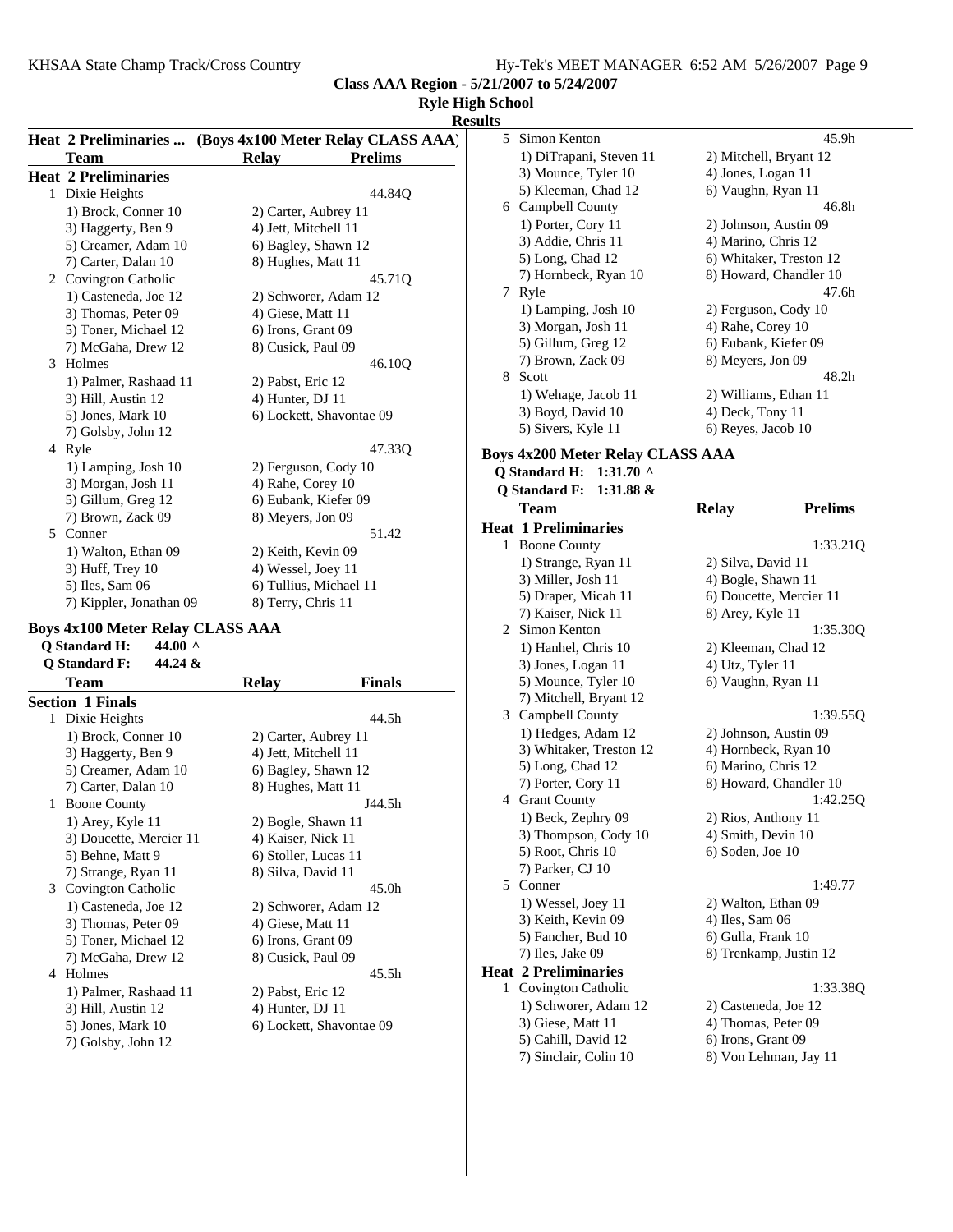**Class AAA Region - 5/21/2007 to 5/24/2007**

# **Ryle High School**

**Results**

|     | Heat 2 Preliminaries  (Boys 4x200 Meter Relay CLASS AAA)<br><b>Team</b> | <b>Relay</b> |                          | <b>Prelims</b> | results<br>6            |
|-----|-------------------------------------------------------------------------|--------------|--------------------------|----------------|-------------------------|
| 2   | Holmes                                                                  |              |                          | 1:36.860       |                         |
|     | 1) Hill, Austin 12                                                      |              | 2) Golsby, John 12       |                |                         |
|     | 3) Jones, Mark 10                                                       |              | 4) Palmer, Rashaad 11    |                |                         |
|     | 5) Lockett, Shavontae 09                                                |              | 6) Hunter, DJ 11         |                | 7                       |
|     | 7) Pabst, Eric 12                                                       |              |                          |                |                         |
|     | 3 Ryle                                                                  |              |                          | 1:40.42Q       |                         |
|     | 1) Schmitz, Adam 11                                                     |              | 2) Ferguson, Cody 10     |                |                         |
|     | 3) Morgan, Josh 11                                                      |              | 4) Eubank, Kiefer 09     |                |                         |
|     | 5) Rahe, Corey 10                                                       |              | 6) Lamping, Josh 10      |                | 8                       |
|     | 7) Brown, Zack 09                                                       |              | 8) Meyers, Jon 09        |                |                         |
|     | 4 Scott                                                                 |              |                          | 1:41.32Q       |                         |
|     | 1) Thueneman, Daniel 12                                                 |              | 2) Wehage, Jacob 11      |                |                         |
|     | 3) Deck, Tony 11                                                        |              | 4) Askins, Blake 10      |                |                         |
|     | 5) Sivers, Kyle 11                                                      |              | 6) Boyd, David 10        |                | <b>Boys</b>             |
|     | 7) Reyes, Jacob 10                                                      |              | 8) Williams, Ethan 11    |                | Q.                      |
| --- | Dixie Heights                                                           |              |                          | DQ             | Q                       |
|     | 1) Bagley, Shawn 12                                                     |              | 2) Bock, Nick 12         |                |                         |
|     | 3) Carter, Dalan 10                                                     |              | 4) Creamer, Adam 10      |                |                         |
|     | 5) Daugherty, Ryan 9                                                    |              | 6) Hughes, Matt 11       |                | Hea                     |
|     | 7) Naber, Reed 9                                                        |              | 8) Krajewski, Tim 10     |                | 1                       |
|     | <b>Boys 4x200 Meter Relay CLASS AAA</b>                                 |              |                          |                |                         |
|     | Q Standard H: 1:31.70 ^                                                 |              |                          |                |                         |
|     | <b>Q</b> Standard F:<br>1:31.88 $&$                                     |              |                          |                |                         |
|     | Team                                                                    | <b>Relay</b> |                          | <b>Finals</b>  | $\overline{\mathbf{c}}$ |
|     | <b>Section 1 Finals</b>                                                 |              |                          |                |                         |
|     | 1 Boone County                                                          |              |                          | 1:32.9h        |                         |
|     | 1) Bogle, Shawn 11                                                      |              | 2) Miller, Josh 11       |                |                         |
|     | 3) Silva, David 11                                                      |              | 4) Strange, Ryan 11      |                |                         |
|     | 5) Arey, Kyle 11                                                        |              | 6) Doucette, Mercier 11  |                | 3                       |
|     | 7) Draper, Micah 11                                                     |              | 8) Kaiser, Nick 11       |                |                         |
|     | 2 Covington Catholic                                                    |              |                          | 1:33.3h        |                         |
|     | 1) Casteneda, Joe 12                                                    |              | 2) Schworer, Adam 12     |                |                         |
|     | 3) Thomas, Peter 09                                                     |              | 4) Giese, Matt 11        |                |                         |
|     | 5) Irons, Grant 09                                                      |              | 6) Cahill, David 12      |                | 4                       |
|     | 7) Sinclair, Colin 10                                                   |              | 8) Von Lehman, Jay 11    |                |                         |
|     | 3 Simon Kenton                                                          |              |                          | 1:34.6h        |                         |
|     | 1) Hanhel, Chris 10                                                     |              | 2) Kleeman, Chad 12      |                |                         |
|     | 3) Jones, Logan 11                                                      |              | 4) Utz, Tyler 11         |                |                         |
|     | 5) Mounce, Tyler 10                                                     |              | 6) Vaughn, Ryan 11       |                | Hea                     |
|     | 7) Mitchell, Bryant 12                                                  |              |                          |                | 1                       |
|     | 4 Holmes                                                                |              |                          | 1:35.8h        |                         |
|     | 1) Pabst, Eric 12                                                       |              | 2) Palmer, Rashaad 11    |                |                         |
|     | 3) Hill, Austin 12                                                      |              | 4) Hunter, DJ 11         |                |                         |
|     | 5) Golsby, John 12                                                      |              | 6) Lockett, Shavontae 09 |                |                         |
|     | 7) Jones, Mark 10                                                       |              |                          |                | 2                       |
|     | 5 Campbell County                                                       |              |                          | 1:37.5h        |                         |
|     | 1) Johnson, Austin 09                                                   |              | 2) Whitaker, Treston 12  |                |                         |
|     | 3) Porter, Cory 11                                                      |              | 4) Marino, Chris 12      |                |                         |
|     | 5) Long, Chad 12                                                        |              | 6) Howard, Chandler 10   |                |                         |
|     | 7) Hedges, Adam 12                                                      |              | 8) Hornbeck, Ryan 10     |                | 3                       |
|     |                                                                         |              |                          |                |                         |

| і эспооі<br>ılts |                                              |                                              |
|------------------|----------------------------------------------|----------------------------------------------|
| 6                | Ryle                                         | 1:39.6h                                      |
|                  | 1) Schmitz, Adam 11                          | 2) Ferguson, Cody 10                         |
|                  | 3) Morgan, Josh 11                           | 4) Eubank, Kiefer 09                         |
|                  | 5) Rahe, Corey 10                            | 6) Lamping, Josh 10                          |
|                  | 7) Brown, Zack 09                            | 8) Meyers, Jon 09                            |
| 7                | <b>Grant County</b>                          | 1:41.5h                                      |
|                  | 1) Beck, Zephry 09                           | 2) Rios, Anthony 11                          |
|                  | 3) Thompson, Cody 10                         | 4) Smith, Devin 10                           |
|                  | 5) Root, Chris 10                            | 6) Soden, Joe 10                             |
|                  | 7) Parker, CJ 10                             |                                              |
| 8                | Scott                                        | 1:42.4h                                      |
|                  | 1) Thueneman, Daniel 12                      | 2) Wehage, Jacob 11                          |
|                  | 3) Deck, Tony 11                             | 4) Askins, Blake 10                          |
|                  | 5) Sivers, Kyle 11                           | 6) Boyd, David 10                            |
|                  | 7) Reyes, Jacob 10                           | 8) Williams, Ethan 11                        |
|                  | Boys 4x400 Meter Relay CLASS AAA             |                                              |
|                  | <b>Q</b> Standard H:<br>$3:29.00$ ^          |                                              |
|                  | <b>Q</b> Standard F:<br>$3:29.15 \&$         |                                              |
|                  | <b>Team</b>                                  | Relav<br><b>Prelims</b>                      |
|                  | <b>Heat 1 Preliminaries</b>                  |                                              |
| 1                | Conner                                       | 3:40.63Q                                     |
|                  | 1) Rogers, Matthew 10                        | 2) Kippler, Jonathan 09                      |
|                  | 3) Gulla, Frank 10                           | 4) Trenkamp, Justin 12                       |
|                  | 5) Tullius, Michael 11                       | 6) Vandermosten, Guy 12                      |
|                  | 7) Walters, Matthew 12                       | 8) Fancher, Bud 10                           |
|                  | 2 Ryle                                       | 3:42.67Q                                     |
|                  | 1) Bloom, Nick 12                            | 2) Ferguson, Cody 10                         |
|                  | 3) Forman, Sam 10                            | 4) Eubank, Kiefer 09                         |
|                  | 5) Hutchison, Mason 08<br>7) Brown, Zack 09  | 6) Lamping, Josh 10<br>8) Meyers, Jon 09     |
| 3                | <b>Boone County</b>                          | 3:46.29Q                                     |
|                  | 1) Miller, Josh 11                           | 2) King, Eric 12                             |
|                  | 3) Silva, David 11                           | 4) Strange, Ryan 11                          |
|                  | 5) Gailliot, Aaron 12                        | 6) Leonard, Aurelius 12                      |
|                  | 7) Drance, Peter 12                          | 8) Pendleton, Ryan 11                        |
| 4                | Scott                                        | 3:54.82Q                                     |
|                  | 1) Eisner, Zak 12                            | 2) Askins, Blake 10                          |
|                  | 3) Wehage, Jacob 11                          | 4) Heckman, Timothy 10                       |
|                  | 5) Smith, Ryne 12                            | 6) Stevens, Stewart 10                       |
|                  | 7) Supe, Gabe 11                             | 8) Deck, Tony 11                             |
|                  | <b>Heat 2 Preliminaries</b>                  |                                              |
| 1                | Covington Catholic                           | 3:37.83Q                                     |
|                  | 1) Casteneda, Joe 12                         | 2) Sinclair, Colin 10                        |
|                  | 3) Giese, Matt 11                            | 4) Von Lehman, Jay 11                        |
|                  | 5) Cahill, David 12                          | 6) Thomas, Peter 09                          |
|                  | 7) Whitehouse, Dan 11                        | 8) Murray, Kevin 11                          |
|                  | 2 Campbell County                            | 3:43.55Q                                     |
|                  | 1) Rawe, Jesse 12                            | 2) Harris, Drew 12                           |
|                  | 3) Marino, Chris 12                          | 4) Whitaker, Treston 12                      |
|                  | 5) Bonfield, Kevin 11<br>7) Strouse, Cody 10 | 6) Scharold, Robbie 09<br>8) Porter, Cory 11 |
|                  |                                              |                                              |
| 3                | <b>Grant County</b><br>1) Smith, Devin 10    | 3:44.69Q<br>2) Root, Chris 10                |
|                  | 3) Thompson, Cody 10                         | 4) Covington, Jeffery 11                     |
|                  | 5) Beck, Zephry 09                           | 6) Jump, Aaron 10                            |
|                  |                                              |                                              |
|                  |                                              |                                              |